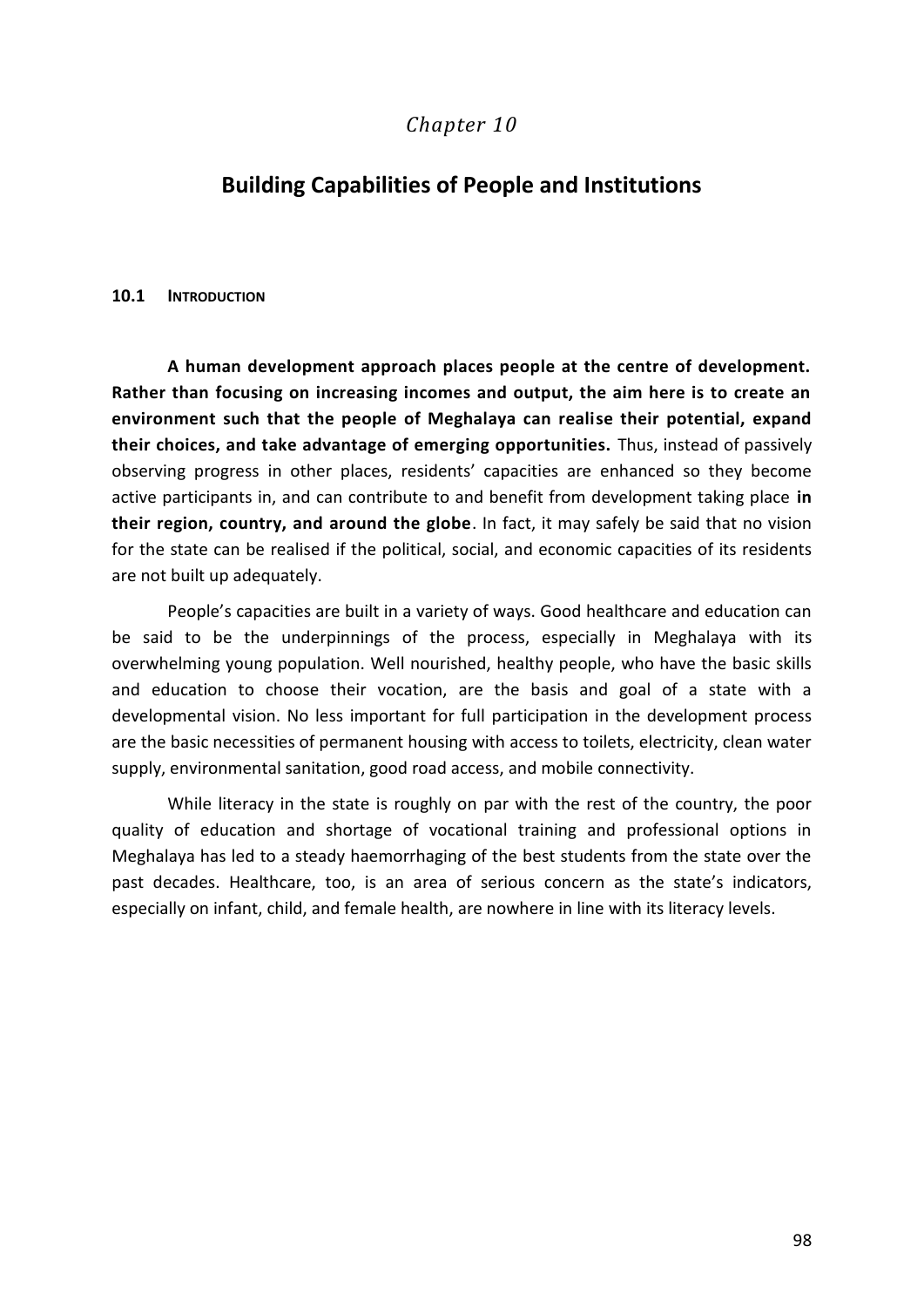|              |          | 2001      |           | 2011 Projected |          |           |       |
|--------------|----------|-----------|-----------|----------------|----------|-----------|-------|
| <b>State</b> | $0 - 14$ | $15 - 29$ | $15 - 65$ | $65+$          | $0 - 14$ | $15 - 65$ | $65+$ |
| Arunachal    | 39.8     | 26.37     | 57.8      | 2.4            | 33.1     | 63.6      | 3.3   |
| Pradesh      |          |           |           |                |          |           |       |
| Assam        | 36.6     | 27.17     | 59.6      | 3.8            | 31.8     | 64.3      | 3.9   |
| Manipur      | 31.8     | 30.20     | 63.6      | 4.6            | 25.6     | 68.8      | 5.6   |
| Meghalaya    | 41.6     | 27.13     | 55.5      | 2.9            | 34.9     | 62.0      | 3.1   |
| Mizoram      | 34.6     | 30.56     | 61.6      | 3.8            | 28.6     | 66.7      | 4.7   |
| Nagaland     | 35.1     | 32.13     | 61.8      | 3.1            | 31.1     | 65.1      | 3.8   |
| Sikkim       | 33.6     | 30.72     | 62.9      | 3.5            | 27.4     | 68.3      | 4.3   |
| Tripura      | 31.7     | 27.90     | 63.2      | 5.1            | 26.2     | 68.6      | 5.2   |
| India        | 34.3     | 26.58     | 60.9      | 4.8            | 30.7     | 64.1      | 5.2   |

**Table 10.1:** Population: Share by Age Group, 2001

*Source:* 1. Registrar General of Population, 2. Census of India

Meghalaya has the largest proportion of people in the youngest age group out of all the states in the north-east, and indeed across the country (41.6 per cent of the people in Meghalaya were below 14 years in 2001 against a national average of 34.3 per cent), and even in 2011, the state is estimated to continue to have more than a third of its population below 14 years (*Table 10.1*). Education and healthcare have to, from the early years, adequately equip this vast emerging pool of youth with the skills and capabilities to engage politically, socially, and economically with the mainstream of national and global events. If this does not happen, we are likely to see an intensification of rural-urban migrations within the state as well as Meghalaya-rest-of-India migrations, and a widening of the intraregional disparities that now characterise the state.

#### **10. 1.1 The Human Development Index: Developmental Imbalances**

As a starting point to this exercise, one can look at how the state performs nationally in the human development context. Meghalaya's position is low and has been slipping in the national rankings of states by human development indicators — based on levels of education, health, and livelihoods (*Table 10.2*). In the most recent rankings in 2005, it is 26<sup>th</sup> out of 35 states and union territories, and second lowest in the north-east; its ranking has also slipped from  $21^{st}$  and  $24^{th}$  in 1981 and 1991, respectively.<sup>40</sup> On the rural HDI, its rank slipped from 20<sup>th</sup> position to 24<sup>th</sup> between 1981 and 1991, and has remained unchanged for 2005; and its ranking by the urban HDI has swung from  $21^{st}$ , to  $10^{th}$ , and back to  $22^{nd}$ , in the three years under consideration. However, a greater focus on human development outcomes, and appropriate state and local policies and measures could play a key role in building these capacities and bringing Meghalaya on par with neighbouring states like Mizoram and Nagaland, which ranked  $4<sup>th</sup>$  and  $7<sup>th</sup>$  in the 2005 HDI rankings.

1

<sup>40</sup> The ranking of all 35 states by HDI can be seen in *Table 10.A1* in the *annexure*.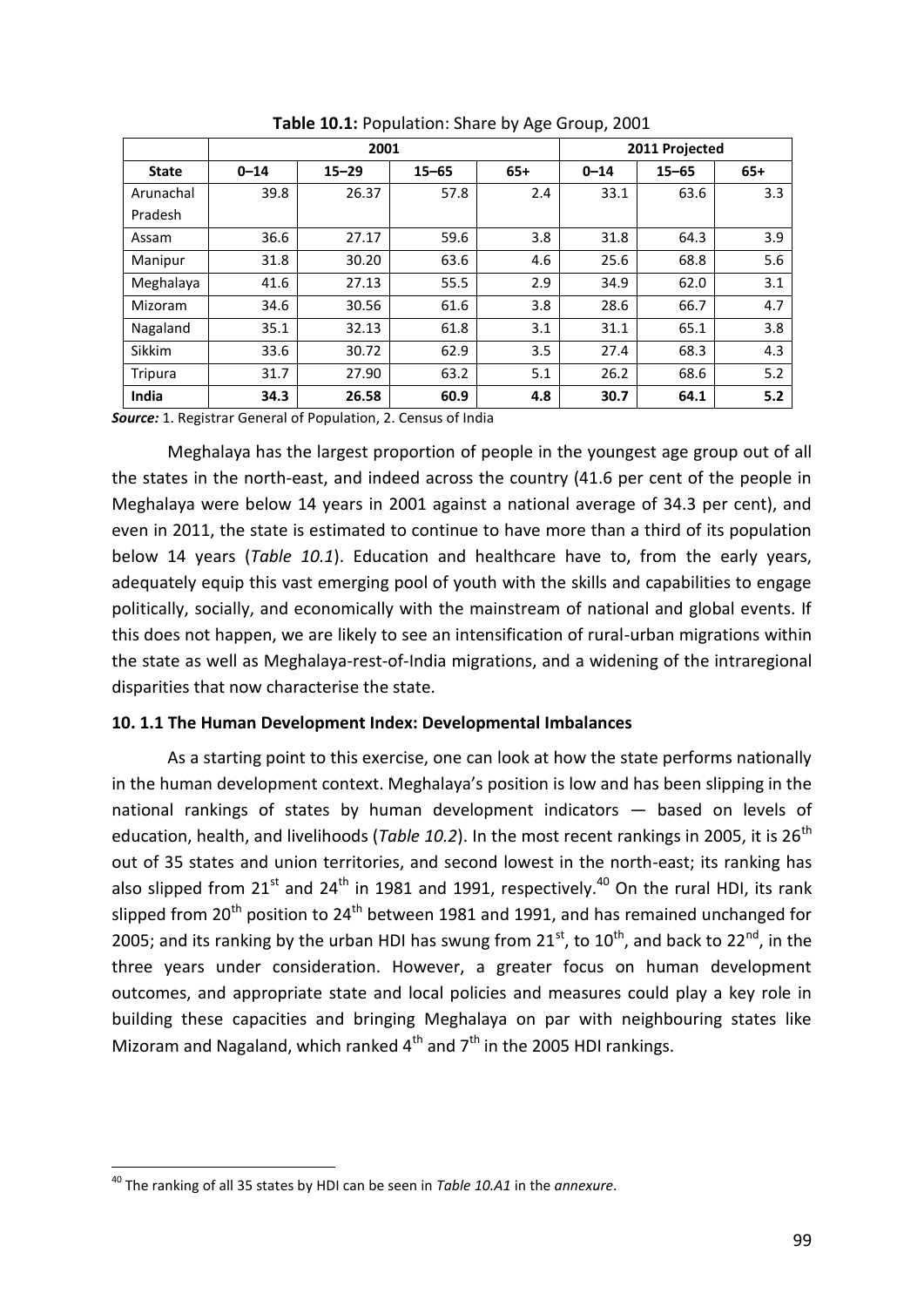### **Table 10.2:** Human Development Index (HDI) Rankings for North-eastern States, 1981, 1991, 2005: Rural-Urban

|                |              | 1981* |             |              | 1991* |             |              | 2005# |             |  |
|----------------|--------------|-------|-------------|--------------|-------|-------------|--------------|-------|-------------|--|
|                | <b>Rural</b> | Urban | <b>Both</b> | <b>Rural</b> | Urban | <b>Both</b> | <b>Rural</b> | Urban | <b>Both</b> |  |
| Arunachal      | 28           | 24    | 31          | 28           | 15    | 29          | 23           | 1     | 22          |  |
| Pradesh        |              |       |             |              |       |             |              |       |             |  |
| Assam          | 26           | 28    | 26          | 26           | 19    | 26          | 28           | 25    | 29          |  |
| <b>Manipur</b> | 2            | 5     | 4           | 7            | 12    | 9           | 10           | 17    | 11          |  |
| Meghalaya      | 20           | 21    | 21          | 24           | 10    | 24          | 24           | 22    | 26          |  |
| <b>Mizoram</b> | 9            | 4     | 8           | 10           | 5     | 7           | 6            | 2     | 4           |  |
| Nagaland       | 19           | 8     | 20          | 13           | 7     | 11          | 4            | 8     | 7           |  |
| <b>Sikkim</b>  | 16           | 11    | 18          | 17           | 11    | 18          | 11           | 10    | 13          |  |
| <b>Tripura</b> | 23           | 12    | 24          | 20           | 20    | 22          | 19           | 20    | 23          |  |

*Sources:* \*National Human Development Report, 2001

#Meghalaya Human Development Report

*Note:* The 2005 ranking is for a total of 35 states; rankings for the other two years are for a total of 32 states.

A closer look at the HDIs for the districts and their components across the districts (*Table 10.3*) reveals a picture of lopsided development in the state. Apart from being slow, human development and progress in the past decades has been focused only on some regions and urban areas.

#### **The Rural-Urban Divide**

-

Development in the state has been largely urban-centric and, within that, concentrated in Shillong, and to some extent in its other urban centre, Tura. It is not surprising that the two districts with the highest Human Development Index (HDI) rankings in the state, namely East Khasi Hills and West Garo Hills, are home to the two big urban centres, Shillong and Tura, respectively (Table 10.3). $^{41}$ 

<sup>41</sup> District-level HDIs were calculated for the *Meghalaya Human Development Report*, which used the infant mortality rate (IMR) as the indicator in the health dimension mainly for reasons of reliability and comparability; for the knowledge indicator it used two  $-$  the literacy rate with two-thirds weight, and the combined gross enrolment ratio (primary to higher secondary level) with one-third weight; the standard of living was represented by per capita income.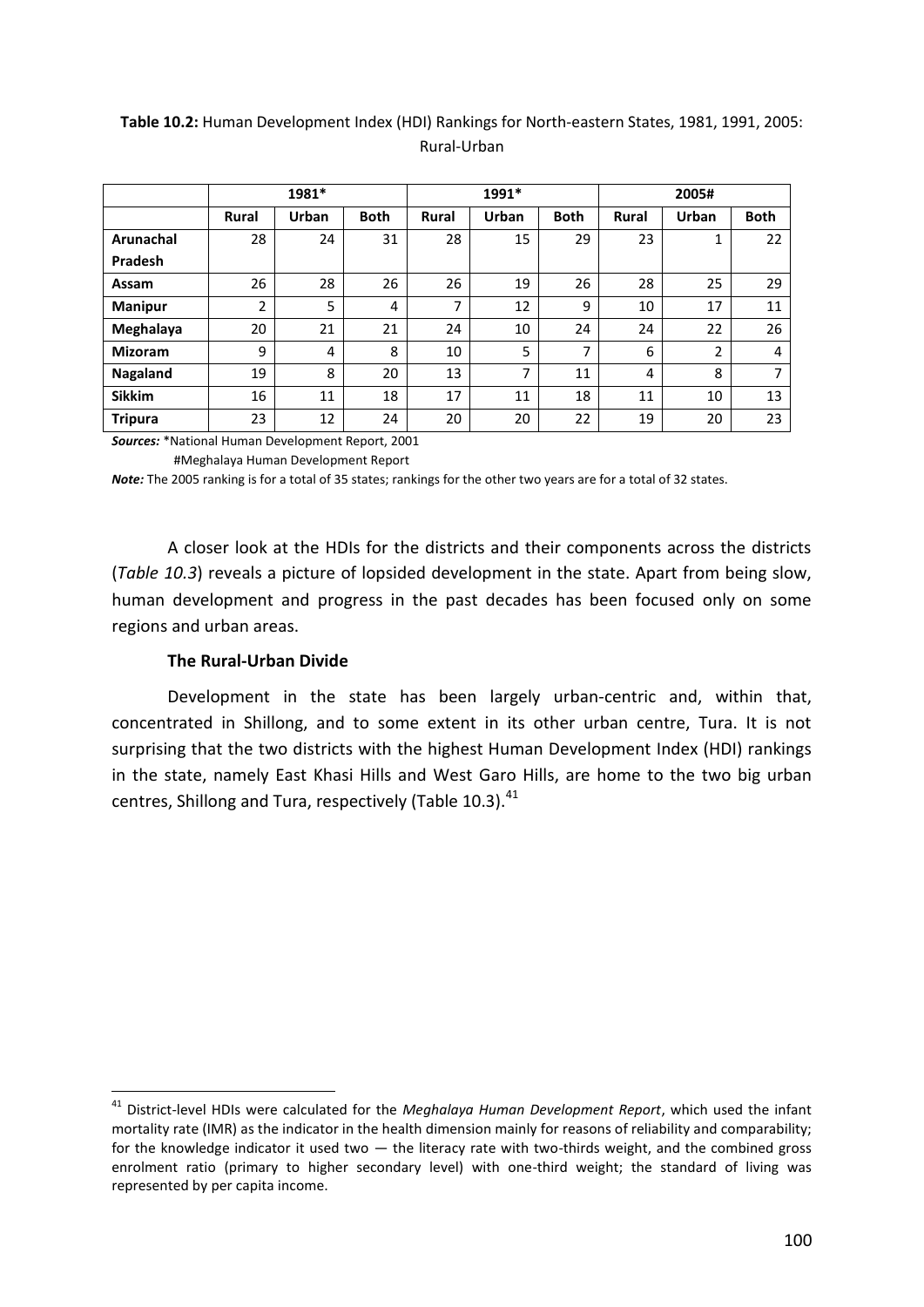| <b>Districts</b>       | <b>Infant</b>    | Literacy | <b>Combined Gross</b>  | NSDP*  | <b>HDI</b> | <b>HDI</b> |
|------------------------|------------------|----------|------------------------|--------|------------|------------|
|                        | <b>Mortality</b> | Rate     | <b>Enrolment Ratio</b> |        |            | Rank       |
|                        | Rate             |          |                        |        |            |            |
| East Khasi Hills       | 34.51            | 76.98    | 63.10                  | 24,793 | 0.676      | 1          |
| <b>West Garo Hills</b> | 18.13            | 51.03    | 65.99                  | 13,782 | 0.571      | 2          |
| Ri-Bhoi                | 60.63            | 66.07    | 50.47                  | 14,752 | 0.496      | 3          |
| South Garo Hills       | 102.01           | 55.82    | 85.52                  | 23,321 | 0.484      | 4          |
| Jaintia Hills          | 77.34            | 53.00    | 43.31                  | 20,405 | 0.469      | 5          |
| West Khasi Hills       | 86.17            | 86.17    | 65.64                  | 9,926  | 0.405      | 6          |
| East Garo Hills        | 90.60            | 61.70    | 60.91                  | 12,047 | 0.396      | 7          |
| Meghalaya              | 52.28            | 63.31    | 62.87                  | 17,595 | 0.55       |            |

| Table 10.3: District-wise Human Development Indicators, Index and Rank, 2005 |  |  |
|------------------------------------------------------------------------------|--|--|
|------------------------------------------------------------------------------|--|--|

*Source:* Meghalaya Human Development Report 2008, Government of Meghalaya *Notes*: \* Rs per capita current prices

In sharp contrast, rural Meghalaya still remains largely underdeveloped, with most of its inhabitants lacking access to an efficient transport network, good healthcare, educational facilities, and basic amenities. While this can partially be attributed to the scattered and sparse clustering of rural habitations which makes service delivery a more expensive and complicated task, it is also an outcome of the lack of political will from the state government, buoyed by the absence of supporting demand from local communities. Poor delivery systems and absence of rural infrastructure have stunted the ability of rural inhabitants to build capacities, greatly limiting their choices of livelihoods and leading to a poverty of access to basic amenities. These have, in turn, further widened the rural-urban divide, and increased migration to, and consequently the pressure on urban areas.

#### **The Regional Divide**

Of equal concern is the wide disparity in human development across districts (Table 10.3). The wide range of human development indices for the seven districts, from 0.39 to 0.68 across these districts, is a good indicator of uneven development and the extent of disparity across the state — with infant mortality rates ranging from 18 to 102, literacy from 51 to 86, gross enrolment ratios from 43 to 85, and per capita income from Rs 10,000 to 25,000. A more participatory, people-centric approach to development will promote more equal development outcomes across the seven districts in the state, and ensure that rural areas are not excluded by strengthening connectivity and communication links, improving employment opportunities and capacities, and ensuring better access to social services.

Women have a tremendous impact on human development outcomes, and their contribution to improvements in services has been well documented. The next section looks at building women's capacities in Meghalaya and empowering them as stakeholders in major decision-making processes at all levels.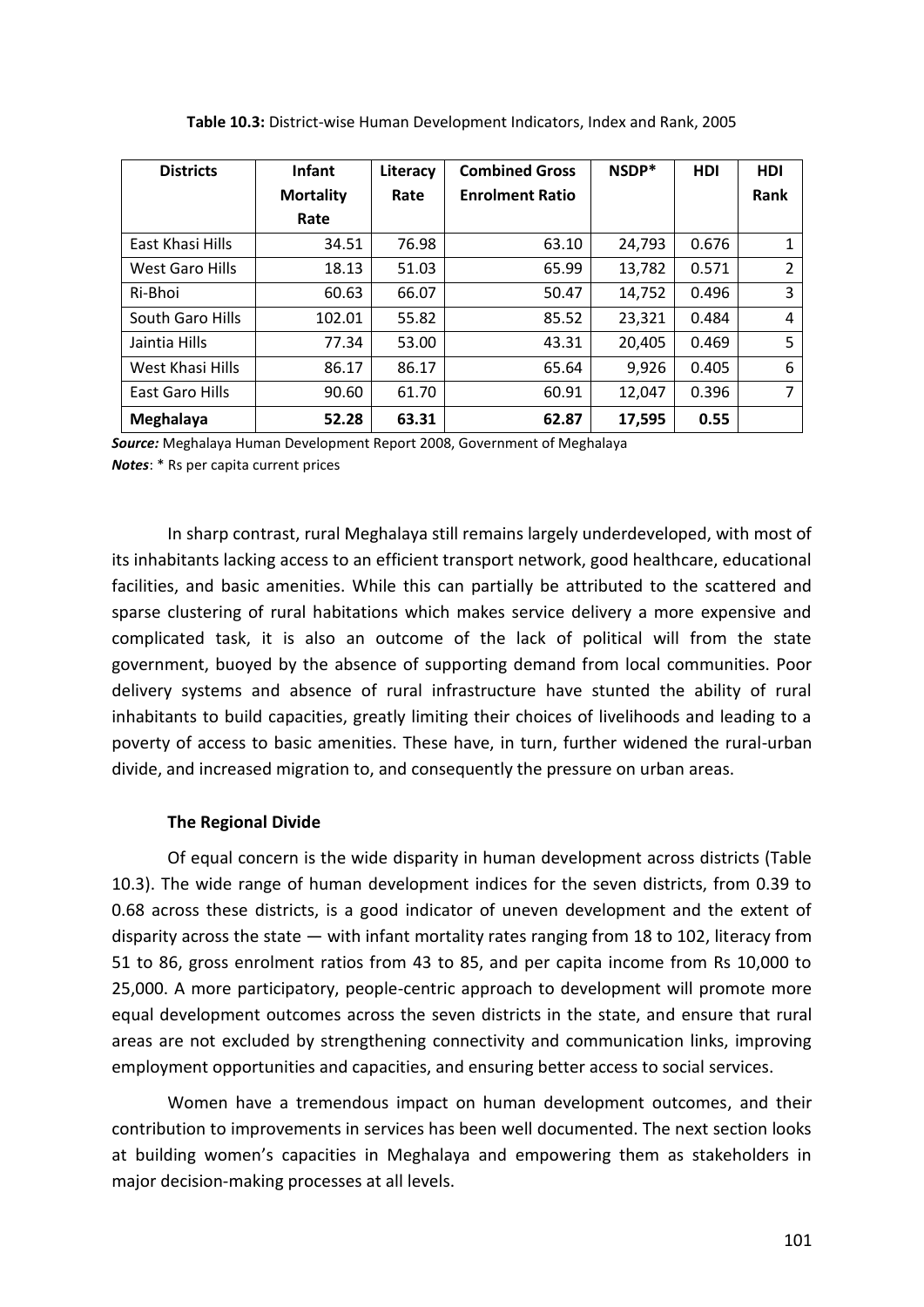#### **10.2 THE GENDER DIMENSION: NEED FOR TRUE EMPOWERMENT**

The matrilineal nature of society in the state, good education linked indicators like female literacy and enrolment, and a high sex ratio, especially vis-à-vis the rest of the country, mask major deprivations that women in Meghalaya face. These have impacted health related indicators, and some say even violence is faced by women in the state.

The deprivation which has the greatest impact on the development of women's capacities and their empowerment is the almost total absence of female engagement in political decision-making. While Meghalaya women have apparently been at the forefront of their society for decades, political representation has eluded them. They are banned from representation in their village durbars (the main decision-making body at the village level) and district councils (middle-level bodies), which have no women members. Not only can they never become tribal chiefs or village headpersons, they do not even have the right to elect candidates to these posts.<sup>42</sup>

Why is the political representation of women at various levels important for a developmental vision for the state? The entry of women in the planning and policy spheres has been shown to have a beneficial effect on the delivery of services, governance issues, general developmental activities, and promotion of human rights. Because of their greater sensitivity to family and women-linked matters, their voice in political decision-making has led to an improvement in living conditions and the inclusion of women's issues in a state's political agenda.<sup>43</sup>

-

<sup>&</sup>lt;sup>42</sup> There have been various recommendations to introduce representation of women and non-tribals in the traditional Autonomous District Councils, each of which currently has 30 seats. One recommendation is that the number be increased to 40, and the Governor nominates five women and non-tribal members to each ADC. The other five may be elected as follows: by Syiems and Myntris from among themselves to the Khasi Autonomous Council; by Dolois from among themselves to the Jaintia Autonomous District Council; and by Nokmas from among themselves to the Garo Autonomous District Council. See http://lawmin.nic.in/ncrwc/finalreport/v1ch9.htm

 $43$  The delivery of services is especially important for women because in their primary roles as caregivers, they rely more on necessities such as healthcare, water supply, sanitation, and education for children than do men. Some ways in which women, through the Panchayati Raj institutions (PRIs), are changing governance are evident in the issues they choose to tackle — water, alcohol abuse, education, health, and domestic violence — and the entrance of women in substantial numbers leads to a change in structures so that they more closely reflect the concerns of women.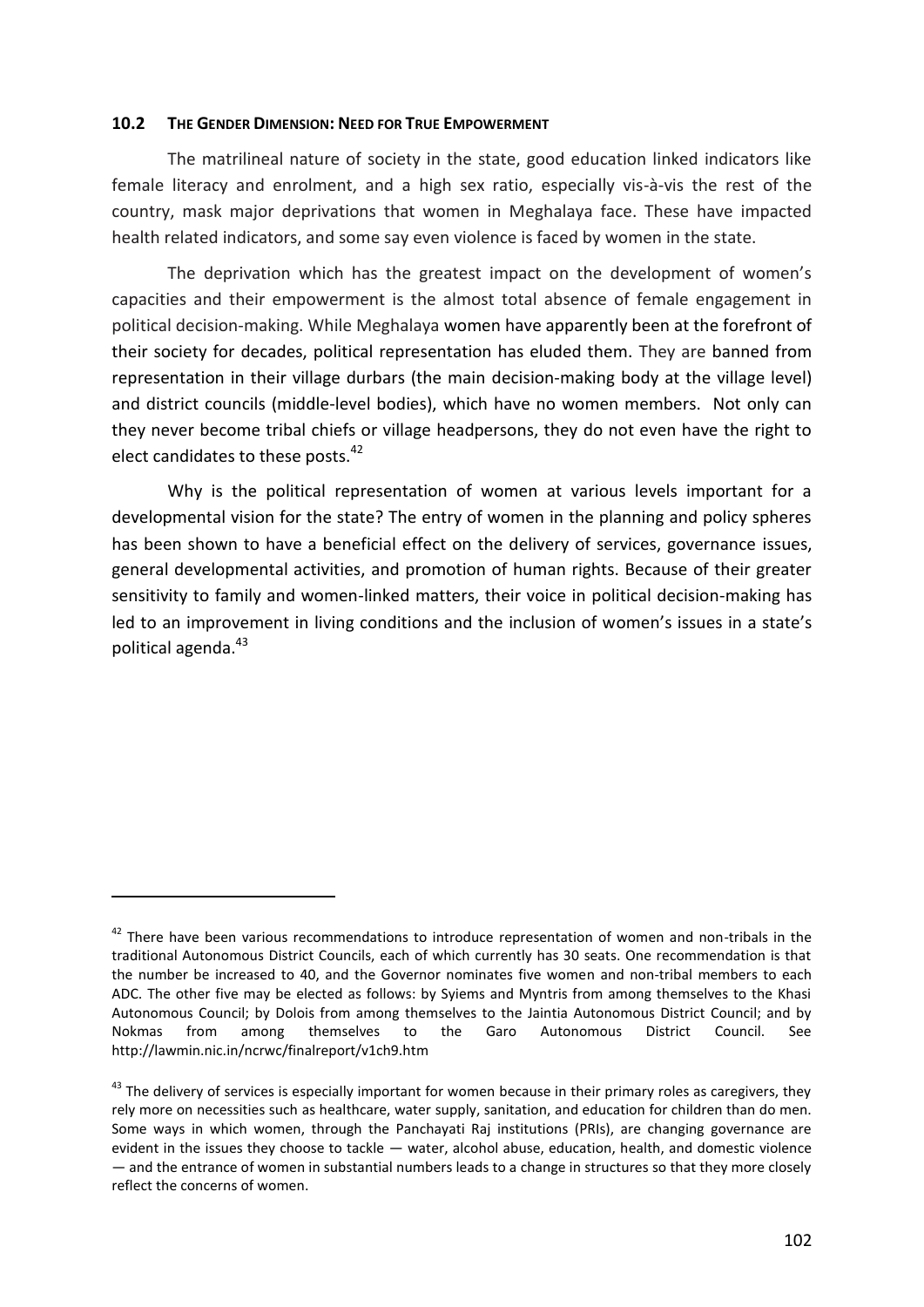#### *Box 10.1: Women in the Local Durbar*

*The Durbar is the traditional Institution at the village level. Traditionally, women were restricted from attending Durbar unless specifically called for a particular purpose. It has been considered abnormal for women to air their views and voice their opinions in public matters among Khasis and Jaintias. Among the Garos, for instance, women are not allowed to hold the position of Nokma; for Khasis the position of headman, and for Jaintias the position of Dalois are off limits for women. They are yet to get a place in representing women's issues in the local durbar and of electing its traditional heads, where only male members are legible to participate in the election. This is, of course, taking a different turn in urban areas. In the political arena, participation of women as candidates is still receiving a lukewarm response from the male members in particular, and the society in general.*

*Source: From the Meghalaya Human Development Report.*

The lack of women's representation and participation in traditional administrative institutions in Meghalaya finds reflection at the state level, where very few women candidates are fielded: Agatha Sangma won the bye-election to the Tura Lok Sabha seat in 2008 after a gap of 56 years, when Mrs Bonily Khongmen had entered Parliament as the first woman MP from the then state of Assam in 1952.

Ironically, the fact that Meghalaya is a matrilineal society has worked against empowering its women, the assumption being that in such a society, women 'have all the economic power' and are already are assured of their rights. This is far from the truth, as even though women inherit property under the law, they have no freedom to sell or bequeath it as they wish, or indeed to profit or benefit from it, these decisions being left to the males of their maternal home.

*"A lack of awareness about reproductive rights and health tie the women of NER, in particular, to domestic chores and play a role in replicating poverty and nullifying development initiatives. There is a propensity to see women only as members of Self-Help Groups (SHGs), as vehicles for savings and credit. The self-help concept should cover massbased organisations of women who are legitimately concerned about the lack of food, drudgery, housing, potable water and employment."* 

The NER Vision Document, 2020

#### **10.2.1 The Way Forward on Women's Empowerment**

 Develop a strong, reliable and up-to-date database which will lay the basis for the introduction and monitoring of gender budgeting in all programmes; more conscious efforts to target women as beneficiaries in health and livelihood related schemes;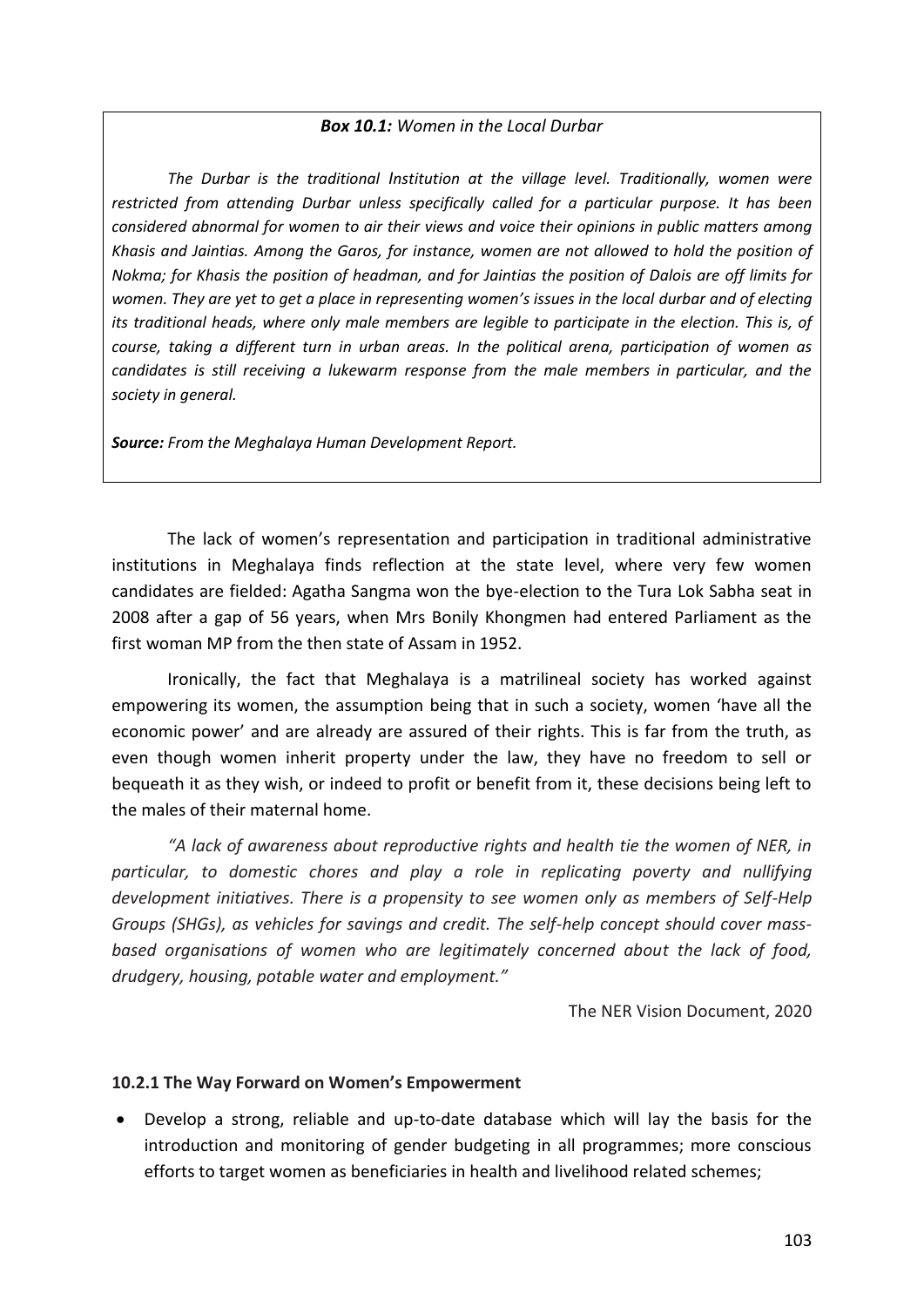- Push forward on recommendations to include women's representation in ADCs and village durbars;
- Push forward on the NERCOMP/IFAD model of setting up parallel organisations at the local level that mirror panchayats in their functioning, which have proportional representation for women; and
- Build capacity among women to undertake electoral responsibilities. Women elected to local bodies need support beyond mere technical training; they are more effective in pushing ahead their agenda in local bodies when linked to other organisations, such as women's organisations and elected bodies, and acquire institutional knowledge related to health, education, credit, etc.

In the rest of this chapter we look at the major lacunae in building capacities among the people in Meghalaya, crucial areas that need to be tackled, and measures that will bring the state on par with the rest of the country and, if possible, beyond. The various facets of the human development map of Meghalaya have been thoroughly and expertly explored in the forthcoming publication *Meghalaya Human Development Report;* this section will draw from the conclusions therein and flag areas that need attention so as to build human capacities to realise a vision that is founded on a participatory approach to development.

## **10.3 EDUCATION: FOCUS ON SCHOOLING**

The importance of equipping very young people in the state with the basics to bring forth their full potential cannot be overstressed. Not only do infants and children face nutritional challenges in this hilly state (as we will see in the following section on nutrition and health), but the quality and supply of elementary school education, and professional and vocational opportunities leave a lot to be desired. Even though post-school educational options have been increasing, a large segment of the higher achievers leave for further studies or training in urban centres in other parts of the country, and stay on to work there.

# **10.3.1 The State of School Education in Meghalaya: A Brief**

Meghalaya is a state with a very young population  $-$  almost half (41.6 per cent) its population was below 14 years of age at the time of its last census, and 68.7 per cent was below the age of 30. What could prove to be even more challenging for Meghalaya, given its fairly high birth rate, is that by 2030 the number of children under 14 years of age will still account for over one-fourth of the population (26.0 per cent), marginally higher than the average for the country (Table 10.A2 in the Annexure). This has important policy implications for schooling in a state that plans to catch up with the rest of the country by 2030. Much of the human development planning it undertakes will need to focus on providing this young pool of people with the capabilities, environment, and opportunities to become effective contributors to the development effort, as well as beneficiaries from it. There are also the well documented spillover effects of education and literacy on other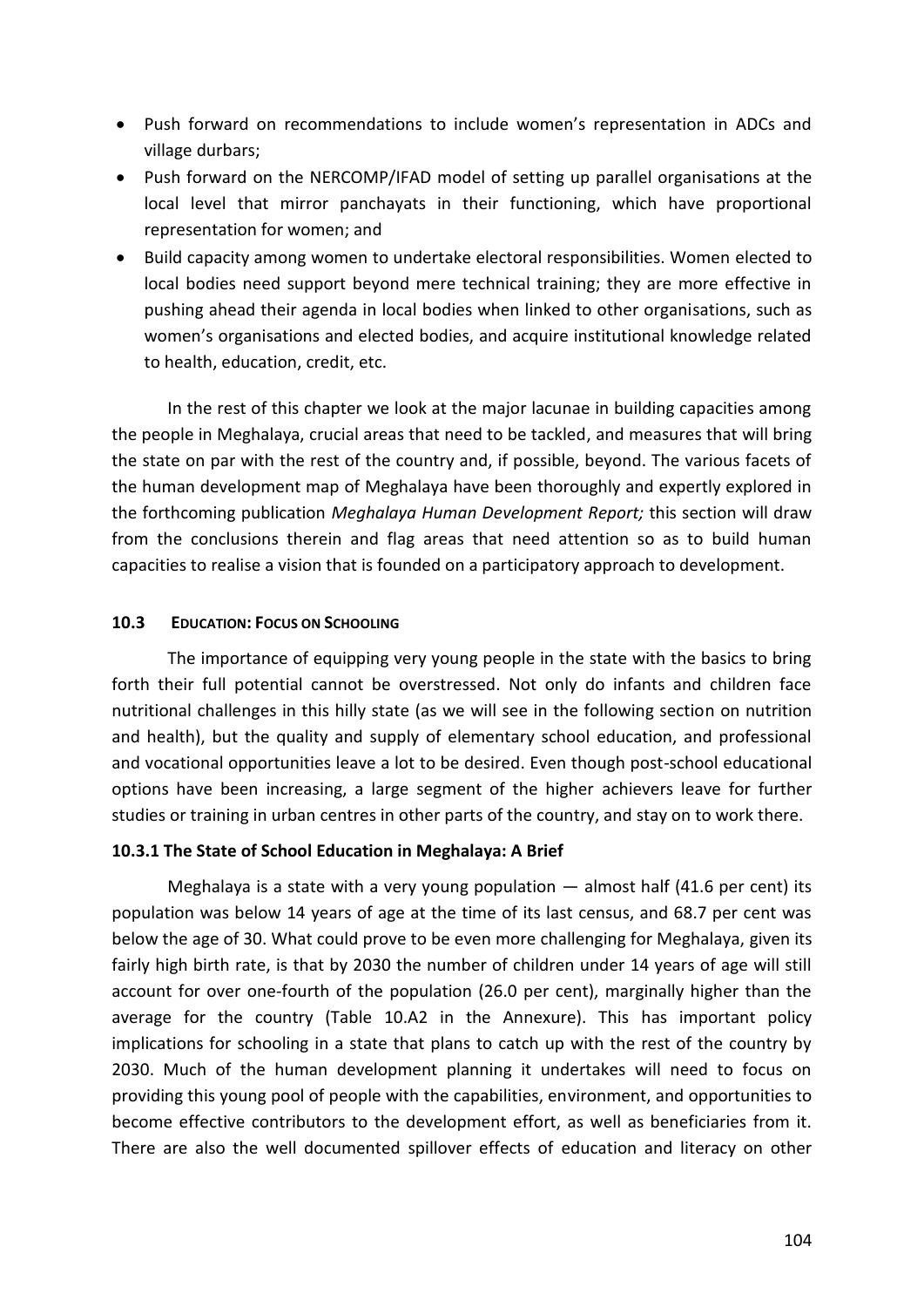developmental parameters, such as health and nutrition levels, unemployment, poverty, awareness, and participation in civic life.

Meghalaya has, for decades, been a sought after destination by other states in the region for its excellent educational institutes. As capital of the undivided state of Assam, over the decades, Shillong developed several excellent schools, boarding schools, and colleges, which attracted students from across the entire state and the north-east region. It provided a variety of educational choices both for schooling and college, as its educational institutes are managed by many different bodies — religious, district council, and state government. Even today, the share of private schools in the state is far higher than the average in the rest of the country (Table 10.A3 in the Annexure).

The *Meghalaya Human Development Report* contains an excellent in-depth analysis of the state of the education sector in Meghalaya. The draft State Education Policy for Meghalaya, 2007 has also highlighted several constraints to improved school education in the state, and a brief summary from both documents is given below, along with suggestions for future action.

## **10.3.2 Education: Constraints and Issues**

As in other states, increased government funding under the *Sarva Shiksha Abhiyan* (SSA) in the past decade has seen some improvement in education indicators such as school enrolments, school infrastructure, hiring of teachers, and so on. Despite these, the state still lags behind the rest of the country on important indicators such as dropout rates, school infrastructure and facilities, and educational outcomes. The following section highlights some of these issues in schooling in Meghalaya.

#### **Unequal Provision**

The pattern of educational development over the past decades has resulted in unequal provision of education across the state both in terms of infrastructure and quality. For a start, schools, both secondary and higher secondary, are skewed in favour of the urban areas, particularly Shillong, and to a certain extent the urban centre of Tura; further, almost all the colleges and higher education institutes are also located in these two urban centres. There is high urban-rural disparity in gross enrolments, and rural enrolments in Meghalaya after primary school are below the national average (Table 10.4). The sharp drop in enrolment after primary school  $-$  especially noticeable among the boys  $-$  could indicate poor access to schools beyond the primary level in these areas.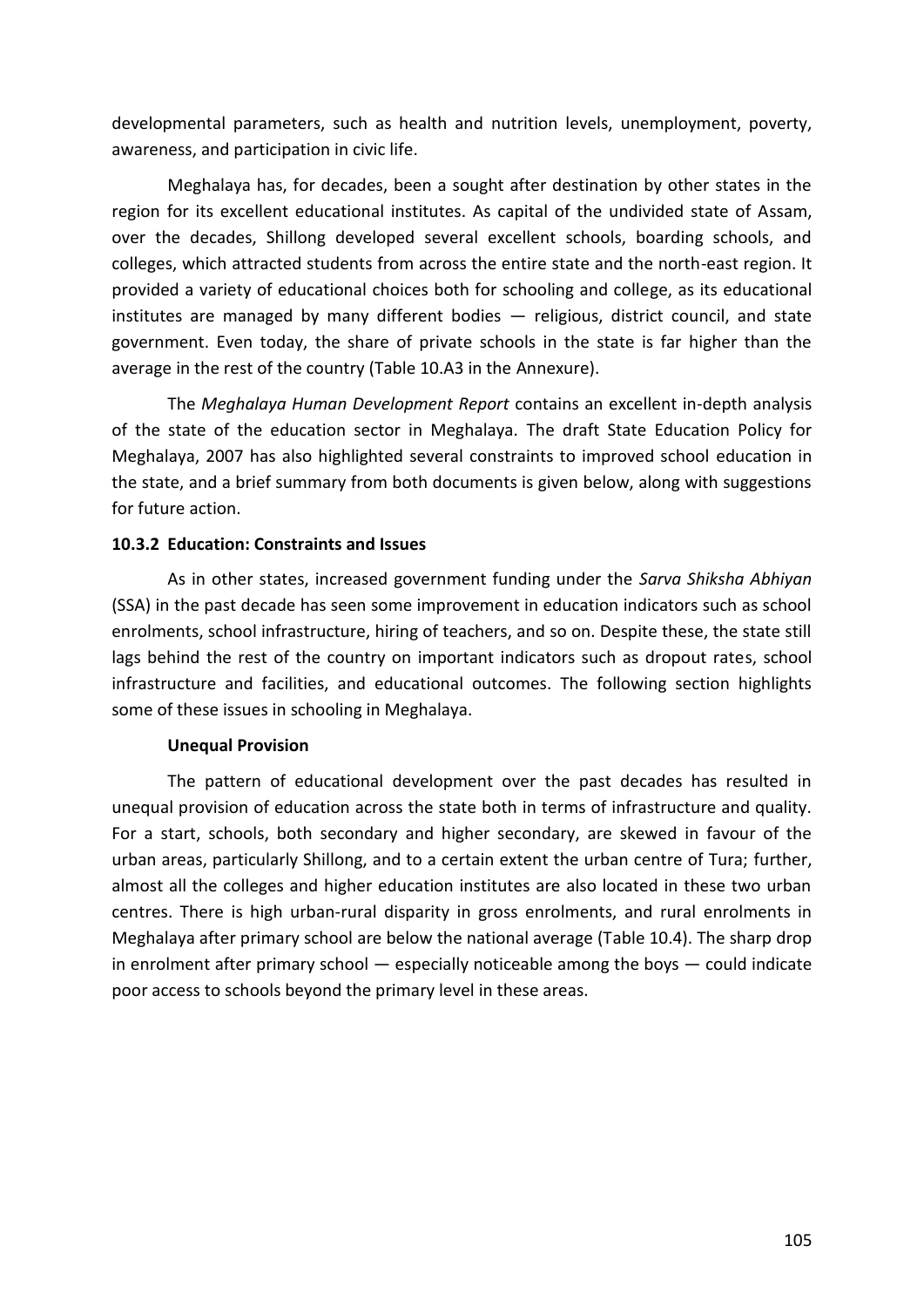| <b>Standard</b>           | <b>Rural</b> |              |        | Urban       |        |        |  |  |  |
|---------------------------|--------------|--------------|--------|-------------|--------|--------|--|--|--|
|                           | <b>Boys</b>  | <b>Girls</b> | All    | <b>Boys</b> | Girls  | All    |  |  |  |
|                           | Meghalaya    |              |        |             |        |        |  |  |  |
| Primary                   | 117.22       | 118.12       | 117.63 | 105.97      | 96.62  | 101.58 |  |  |  |
| <b>Middle</b>             | 51.96        | 66.69        | 58.87  | 110.17      | 72.42  | 88.52  |  |  |  |
| Secondary / Higher        | 44.29        | 48.46        | 46.28  | 91.47       | 93.76  | 92.66  |  |  |  |
| Secondary                 |              |              |        |             |        |        |  |  |  |
| <b>Graduate and Above</b> | 1.29         | 3.32         | 2.36   | 16.91       | 12.67  | 14.53  |  |  |  |
|                           |              | All India    |        |             |        |        |  |  |  |
| Primary                   | 112.05       | 106.86       | 109.63 | 105.92      | 100.10 | 103.09 |  |  |  |
| <b>Middle</b>             | 80.96        | 69.44        | 75.57  | 85.35       | 82.71  | 84.07  |  |  |  |
| Secondary / Higher        | 57.30        | 41.52        | 50.05  | 72.19       | 72.54  | 72.35  |  |  |  |
| Secondary                 |              |              |        |             |        |        |  |  |  |
| <b>Graduate and Above</b> | 7.73         | 4.49         | 6.08   | 18.42       | 15.99  | 17.29  |  |  |  |

#### **Table 10.4:** Gross Enrolment Ratio by Residence and Sex, 2004–05

*Source:* From the Meghalaya Human Development Report, based on a special tabulation by the authors of the background paper using NSS  $50<sup>th</sup>$  and  $61<sup>st</sup>$  round Employment and Unemployment Data

Low rural enrolments tie in with a related issue of access to schooling. Children are more likely to go to school when they are located close to home. In some districts in the state, almost half the upper primary schools and one-fourth of the primary schools are situated a kilometre away from the habitations (Table 10.A4 in the Annexure). Given the difficult terrain of much of the state, this could deter many young children from attending school.

The disparity in urban and rural school enrolment is mirrored in the literacy rates. Thus, while the state has higher than average literacy rates both among women and men in the urban areas (Tables 10.A5a and 10.A5b in the Annexure), rural literacy remains lower than the national average, and dampens total literacy in the state to below the national average.

(Per cent)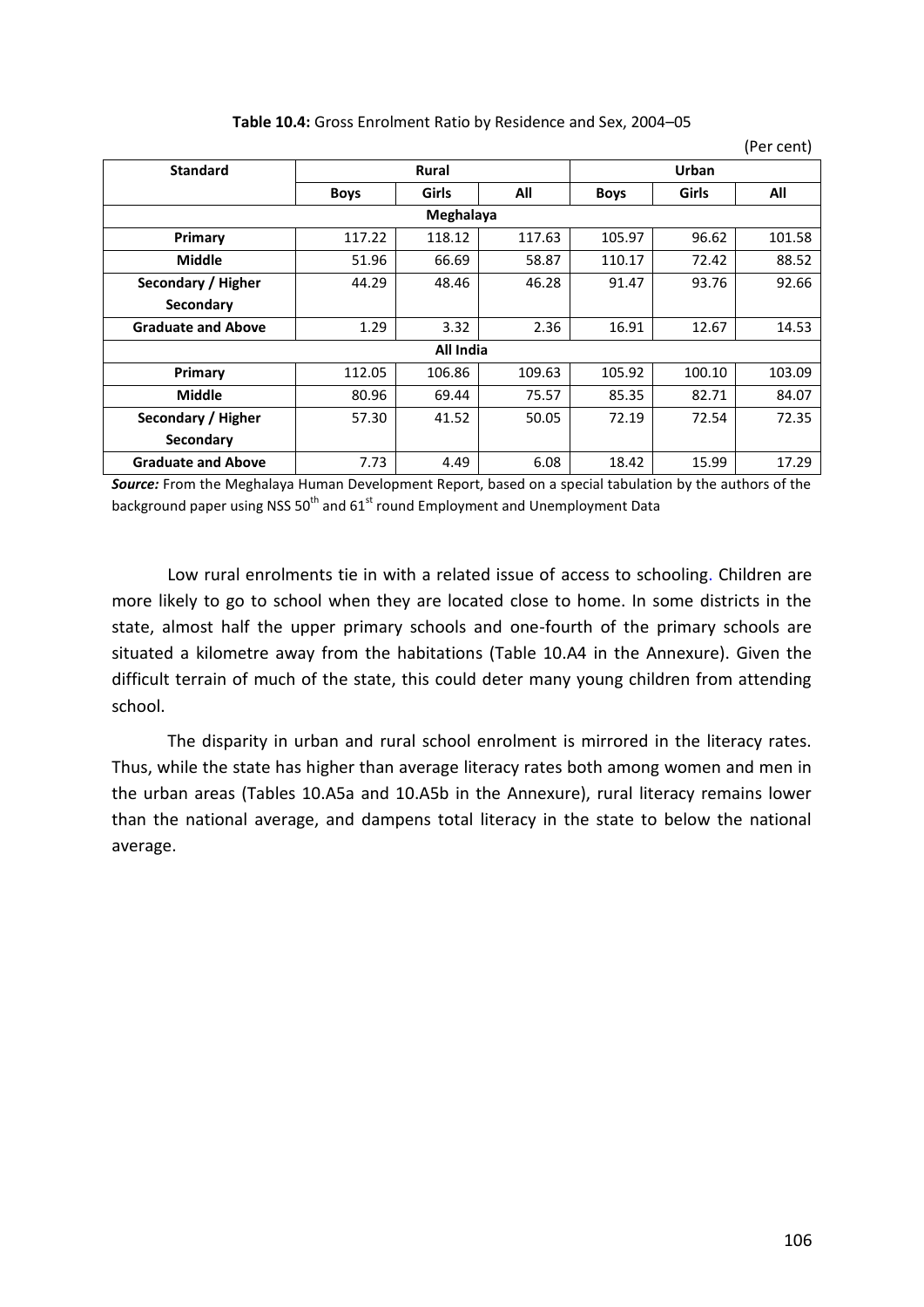

**Figure 10.1**: Gross Enrolment Rates by Districts and Gender, 2002

(b) The figures are used for calculating the HDI and GDI of districts and are reported in Table 2.4 and Table 2.5

Further, while female enrolment *vis-à-vis* male enrolment is not an issue in the rural areas (Table 10.4 and Figure 10.1), it is the high intra-district disparities in school enrolment that need to be tackled to ensure more equitable human development in the state.

## **Infrastructure and Facilities**

Many of the schools are in dismal shape, and operate from semi-permanent buildings, often with broken windowpanes, leaving children vulnerable to the elements. A large proportion still does not have the facilities necessary for their effective functioning, such as separate toilets for girls (Table 10.5), drinking water and blackboards (*Tables 10.A6*a and *10.A6b* in the *Annexure)*.

|                  |                     |              |           |           | irei ceilti                         |
|------------------|---------------------|--------------|-----------|-----------|-------------------------------------|
| <b>Districts</b> | <b>Primary Only</b> | <b>Upper</b> | Primary + | $UP +$    | <b>Primary + Secondary / Higher</b> |
|                  |                     | Primary      | <b>UP</b> | Secondary | Secondary                           |
|                  |                     | (UP) Only    |           |           |                                     |
| East Khasi Hills | 10.9                | 17.6         | 22.2      | 55.6      | 65.2                                |
| West Khasi Hills | 2.7                 | 9.3          | 15.8      | 37.1      | 29.6                                |
| Jaintia Hills    | 7.4                 | 18.4         | 22.4      | 40.9      | 36.4                                |
| Ri-Bhoi          | 6.5                 | 15.9         | 18.3      | 41.7      | 29.3                                |
| East Garo Hills  | 2.8                 | 12.2         | 32.3      | 63.6      | 57.1                                |
| West Garo Hills  | 2.4                 | 6.1          | 10.0      | 17.7      | 50.0                                |
| South Garo Hills | 3.4                 | 3.2          | 0.0       | 100.0     | 100.0                               |

| Table 10.5: Schools with Girls Toilets, 2006-07 |  |
|-------------------------------------------------|--|
|-------------------------------------------------|--|

*Source:* DISE, 2006–07

 $(Dor cont)$ 

Note & Source: (a) The gross enrolment ratio is obtained by dividing the combined enrolment numbers by the population aged 5 - 19 years in 2001. The combined enrolment numbers are for Classes I - XII as per the All India Seventh Educational Survey, 2002.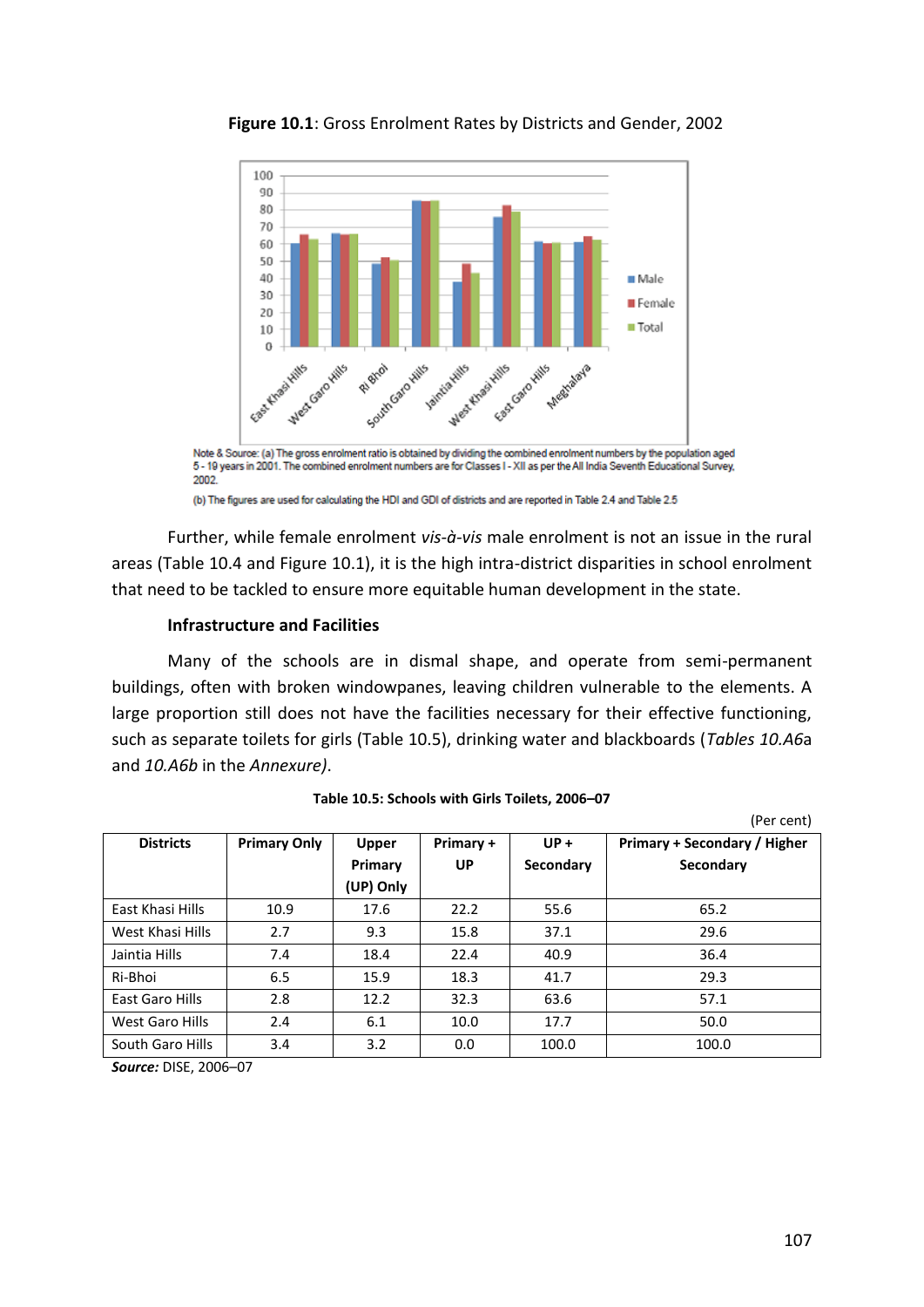### **Dropouts**

Dropout rates are far higher in the state than the average for the rest of the country (Annexure Table 10.A7), and have been increasing. The reasons have been well documented and varied: a non-conducive school environment and untrained teachers have been acknowledged to be responsible to a large extent. The Eleventh Plan attributes high dropout to a "poor school environment, curriculum and under-trained and under-qualified teachers."

## **Quality of Education**

In recent years, the overall quality of education in the state has been declining. Schools have ceased to attract the best students in the region, and post-schooling, most of the best students from within the state choose to move outside the region for higher education or training programmes. An independent assessment of rural children's educational performance across all states<sup>44</sup> shows that among all the north-eastern states, Meghalaya has the lowest proportion of children who can read at the highest (story) level, and that this is half the average of children across the country. Its performance in arithmetic also raises a red flag, as it is the only state in the country with fewer than 20 per cent (18.69 per cent) of its rural children being able to perform division at the grade 5 level, thus making it the worst performing state in this regard (*Table 10.6*).

|           | <b>Reading Assessment</b>    |            |                 |                    |                 |              |  |
|-----------|------------------------------|------------|-----------------|--------------------|-----------------|--------------|--|
|           | <b>Nothing</b>               | Letter     | Word            | Paragraph          | <b>Story</b>    | <b>Total</b> |  |
| India     | 6.93                         | 14.95      | 14.44           | 16.86              | 46.81           | 100.00       |  |
| Meghalaya | 10.97                        | 29.07      | 15.74           | 15.84              | 23.38           | 100.00       |  |
|           | <b>Arithmetic Assessment</b> |            |                 |                    |                 |              |  |
|           | <b>Nothing</b>               | <b>NR1</b> | NR <sub>2</sub> | <b>Subtraction</b> | <b>Division</b> | <b>Total</b> |  |
| India     | 6.91                         | 15.47      | 19.57           | 21.61              | 36.44           | 100.00       |  |
| Meghalaya | 10.91                        | 21.69      | 23.62           | 25.09              | 18.69           | 100.00       |  |

**Table 10.6:** Assessment of Rural Children's Educational Performance: Meghalaya versus India, 2009

*Source*: Annual State of Education Report, ASER 2009 a[t http://www.asercentre.org/index.php](http://www.asercentre.org/index.php)

Notes for Reading: All children in the age group 5–16 are given a "floor level" reading test in the language of their choice, with the highest level equal to Standard 2. Each child is marked at the highest level s/he can comfortably read.

*Notes* for Arithmetic: All children in the age group 5–16 are administered the "floor level" test of basic arithmetic, and each child is marked at the highest level s/he can comfortably perform as per the following criteria:.

Division: child can solve three-digit by one-digit division; Subtraction: child can solve two-digit by two-digit subtraction with carryover; NR2 (Number recognition 11–99): child can identify four out of five numbers from 11 to 99; NR1 (Number recognition 1–9): child can identify four out of five numbers from 1–9; Nothing: child identifies fewer than four out of five single digit numbers correctly.

<sup>1</sup> <sup>44</sup> <http://www.asercentre.org/index.php>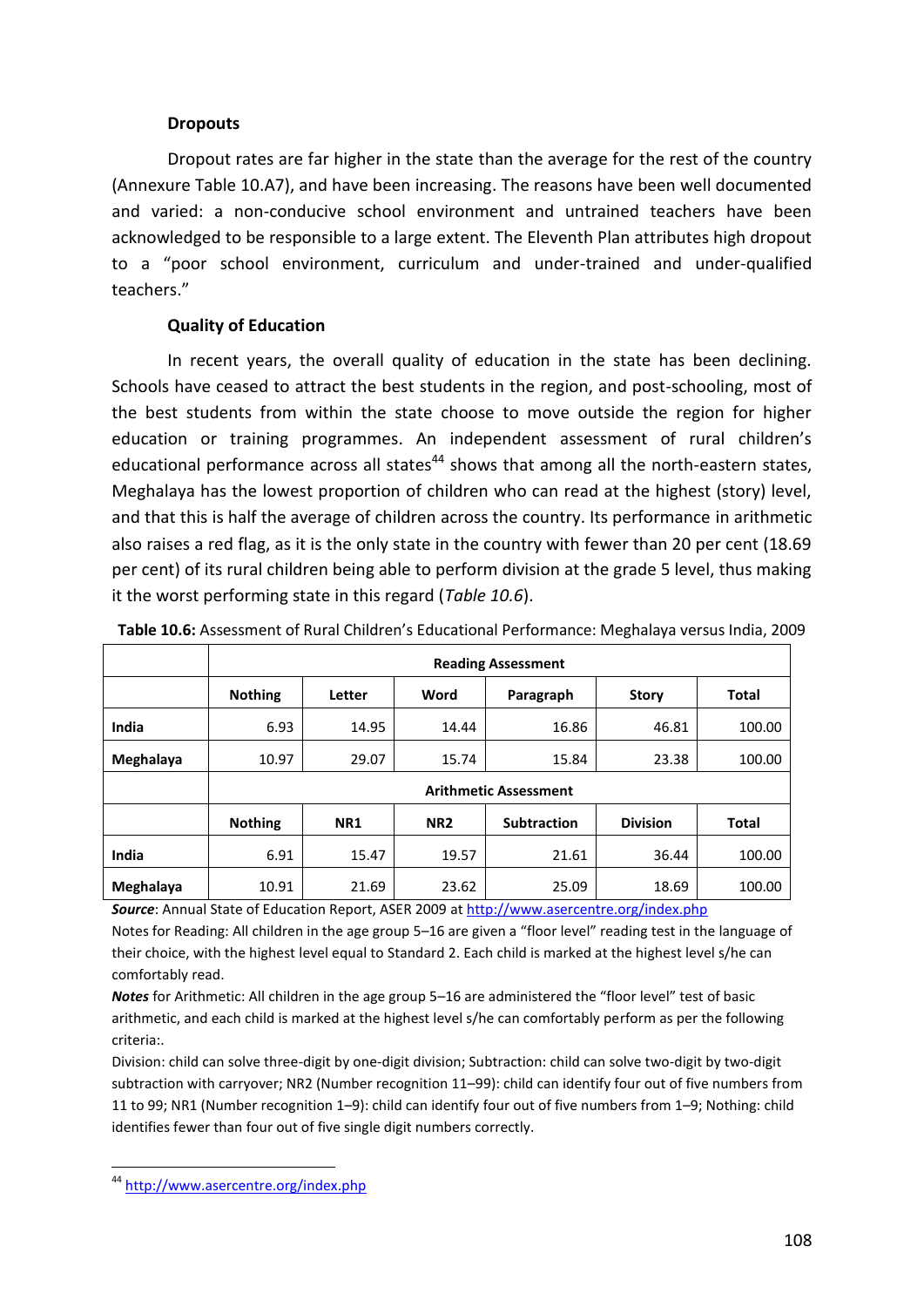#### **Teaching**

The teacher is the most important factor in an education system, and the low proportion of trained teachers in the state has spawned issues related to the quality of education, as demonstrated in Table 10.6. Efforts to expand elementary education for all children to meet targets set by the SSA have resulted in an expansion in the provision of school related infrastructure and facilities. However, Meghalaya, like most states across the country, has found it far more challenging to staff this vast expansion in classrooms with adequately trained teachers.

*Table 10.A8* in the Annexure shows the share of teachers in the state who have been trained, which declines as one goes to the higher sections. The intention during the Eleventh Plan was that 55 per cent of untrained elementary teachers (the total number was around 22,000 at the beginning of 2007) would be trained by 2010.<sup>45</sup> However, how much progress has been made remains to be seen. Secondary and higher secondary school teachers are largely untrained, and in fact, the share of trained teachers was only 30 per cent in 2007.<sup>46</sup>

#### **10.3.3 Education: The Way Ahead**

#### **Universal Enrolment and Reducing Dropout Rate**

The state's Eleventh Plan has ambitious plans to achieve universal enrolment among the 6–14 year olds under the SSA by opening new primary schools, upper primary schools, EGS, and AI centres. Several factors feed into the high dropout rates, apart from lack of access to schools. These range from poor school infrastructure, such as amenities and facilities, irrelevant curriculum, and the absence of teachers or poor teacher instruction. A revision of curriculum is currently being taken up by the DERT. A recent evaluation by the North-Eastern Hill University in Meghalaya has found that enrolment and retention has improved as a result of the midday meal programme.

The absence of schools close to where children live, especially in the lower grades, has an inevitable negative effect on enrolments and dropouts. In fact, this is an issue faced by many of the hill states in the country. The scattered nature of habitations and terrain in the rural areas of the state make the provision of schooling  $-$  and all the other social services — difficult and inefficient. Innovative solutions have been promoted by the SSA to deal with similar situations, such as the mobile teacher initiative in Mizoram to reach children of *jhum* farmers in the western hills. Instead of children going to school, the teacher brings schooling to the children. He/she cycles to the settlements, carrying his blackboard, teaching supplies, and textbooks, and teaches local children in their own surroundings.

Making rural schools more accessible will help stem the flow to urban areas for all levels of education. As young people stop needing to leave their rural surroundings in search

-

<sup>&</sup>lt;sup>45</sup> Education section of State Eleventh Plan

<sup>&</sup>lt;sup>46</sup> Education Policy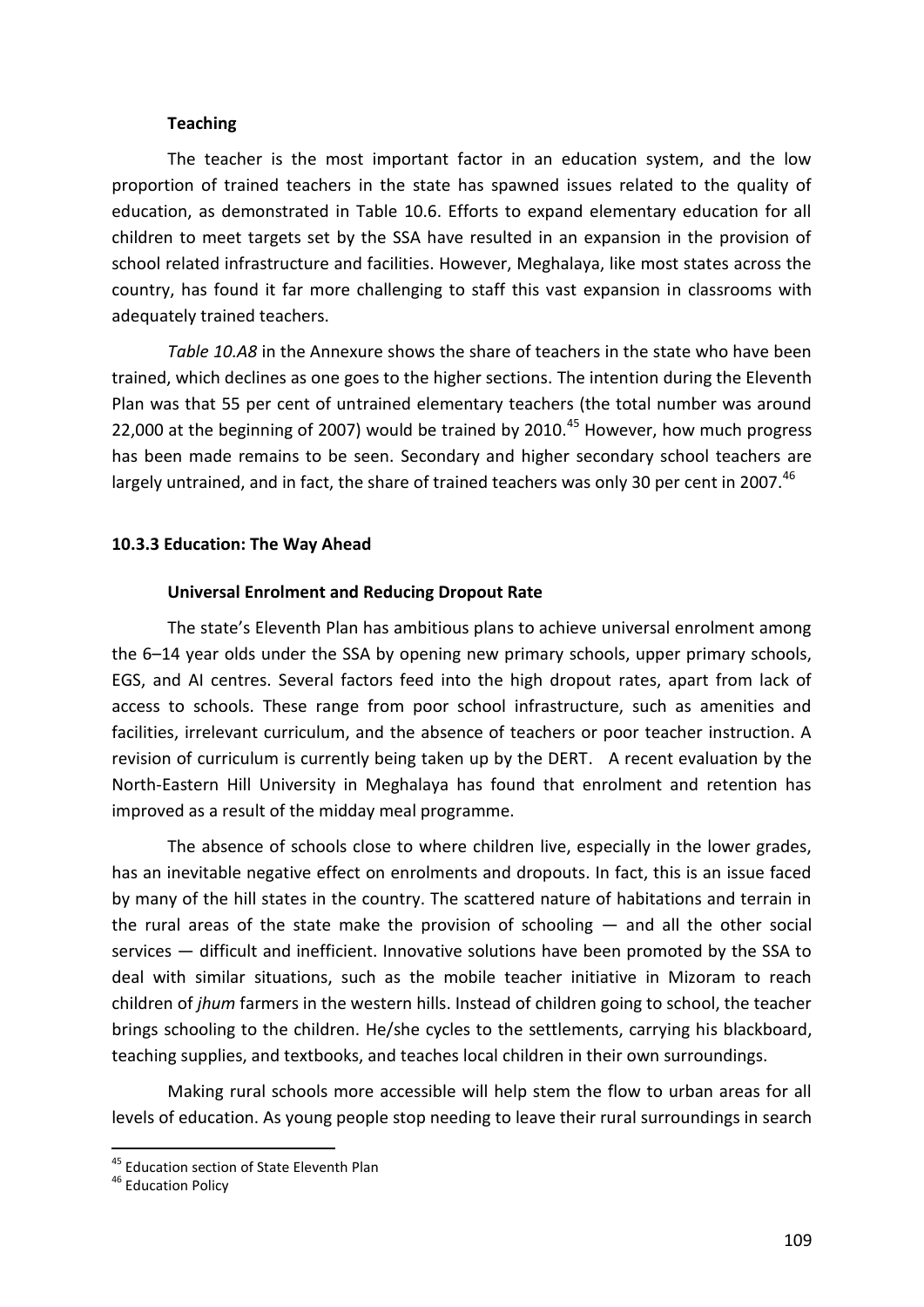of educational opportunities, they will better integrate with and contribute towards developing rural society and the economy.

## **Quality of Teaching: Training and Recruitment**

- The state has four teacher education colleges which can train and equip teachers with qualifications to teach in secondary or higher secondary schools. The capacity of these colleges needs to be increased to accommodate not only in-service but also pre-service trainees.
- There is a huge backlog of untrained teachers at the elementary level. The DIETs are expected to deal with the backlog of training, but they lack the capacity or the space to deal with the current pool of untrained teachers. They need to be strengthened so that they can help wipe out the backlog of untrained teachers, and to facilitate the adoption of a policy of appointment of only pre-trained teachers.
- Recruitment of teachers should be streamlined, and guidelines formulated and carefully implemented to ensure objectivity in postings and transfers. Minimum educational qualifications for school teachers need to be raised and strictly enforced.

## **Active Community Participation**

Management of schools is increasingly taking place through school management committees and village education committees comprising members of the local community. In fact, the most important initiatives that impinge on education, such as the *Sarva Shiksha Abhiyan*, emphasise deep community ownership in implementation through school management committees, village and urban slum-level education committees, tribal autonomous councils, and other grassroots structures in the management of elementary schools. These committees look into school improvements, and monitor the functioning of these institutions. However, these committees in Meghalaya have largely proved ineffectual in tackling issues related to teacher absenteeism, hiring of qualified and trained teachers, improving school infrastructure, quality of instruction, and overall educational quality.

Greater empowerment of these committees and increasing the accountability of teachers to committees has had successful outcomes in Nagaland's well documented communitisation initiatives. The devolution of similar responsibilities to local government institutions functioning in Meghalaya could have the same effects, but they need to be accompanied by a shift in accountability to parents and an increase in awareness among people about their rights. Most local communities would need some capacity building to improve their management skills, and their ability to act as pressure groups to raise the overall level of school outcomes. Here, non-governmental organisations (NGOs) or community based organisations (CBOs) can play a key role in increasing awareness, so that improvement in the overall supply and quality of education becomes a demand driven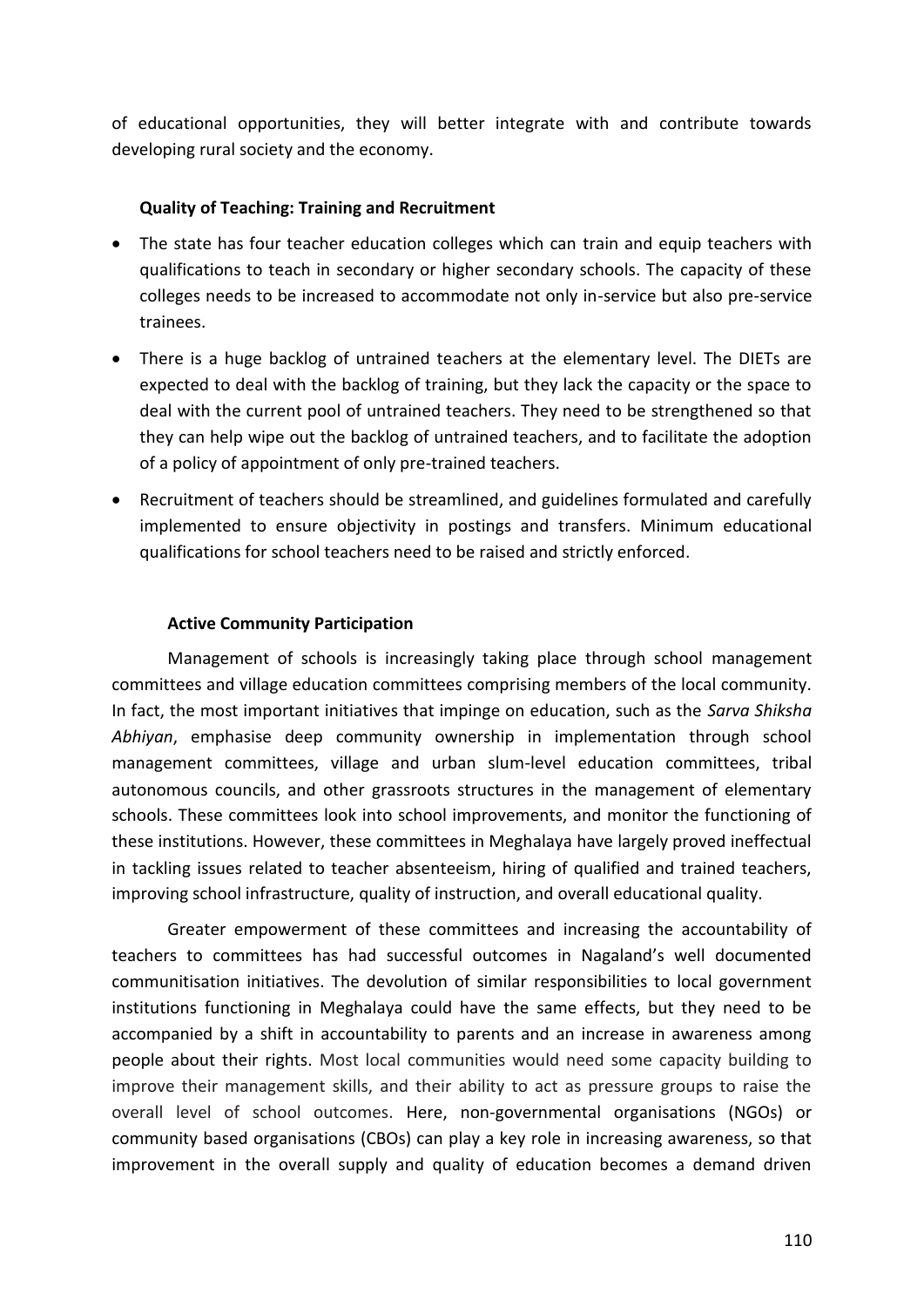process propelled by the beneficiaries. For this to be made into an effective exercise, the capacity of local NGOs and CBOs will first need to be built up.

### **10.4 HEALTHCARE AND NUTRITION**

Meghalaya is one of very few (only eight) states in the country in which over twothirds of all households (65 per cent) use government health facilities when they are sick, in contrast to the national practice where on average only 35 per cent of people use government facilities (see Table 10.A9 in the Annexure). This could be the outcome of the low supply of private health services in the non-urban areas, as the wide dispersion of homes and hamlets makes private provision of health services unprofitable outside urban areas.

Among the few homes in Meghalaya that do not rely on government facilities, the most commonly reported reasons for not doing so are the absence of a nearby government facility and the poor quality of health care in government hospitals.

# **10.4.1 Major Issues in Healthcare Provision**

The problems faced in the provision of healthcare services in Meghalaya have been extensively explored and analysed in the *Meghalaya Human Development Report*. 47 In brief, healthcare services in the state need to be drastically improved. Services have not been able to meet the needs of the people, let alone keep up with the increase in communicable and non-communicable diseases in the state, and worse, the availability of healthcare is poorest in areas where it is most needed. At the broader level, services suffer from poor and declining public funding, lack of long term planning in health services, poor coordination among the services provided by directorates, and low absorption capacity for programme funds. The outcomes are severe gaps in and inefficient use of staff, infrastructure, facilities, drugs, and resources. In fact, the almost complete absence of good quality medical services and facilities has propelled residents of the state to seek medical care outside en masse, as described below:

*"In Meghalaya, the dependence on external medical diagnosis and healthcare is even more pronounced. Late in 2004, the Meghalaya state government announced, with some fanfare, the inauguration of a 'Meghalaya House' in Vellore, Tamil Nadu, to "provide accommodation to Meghalaya people going for treatment at the Christian Medical College" there. Reportedly, the state government has so far paid Rs 6,500,000 to the Tamil Nadu Housing Board for the 10 houses purchased solely to accommodate those from the state who travel to Vellore — this is a high-traffic route — seeking medical diagnosis and healthcare."<sup>48</sup>*

-

 $47$  See Chapter 3: Health and Health Care Services in Meghalaya

<sup>&</sup>lt;sup>48</sup> From "Nagaland has 500 doctors for 2 million people" by Rahul Goswami, infochangeindia.org, June 2005; infochangeindia.org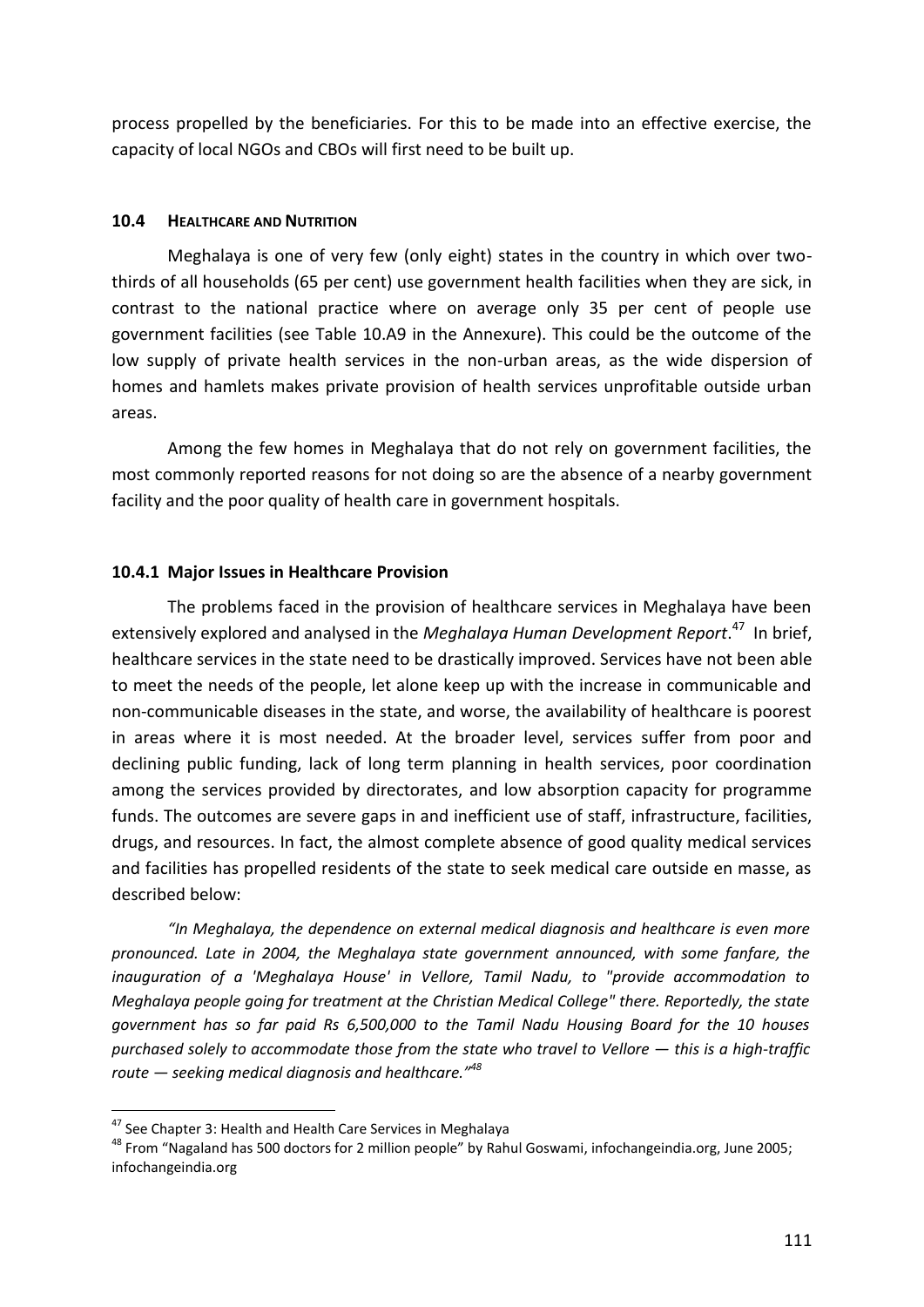We discuss below some of the main issues related to health outcomes in the state:

**Public Health Spending** A root cause of the poor healthcare outcomes in the state is the low and declining levels of public spending on health, which mirrors the situation in the rest of the country. Over the past decade, instead of raising the share of spending on health and family welfare, the state government has allowed it to steadily slide from 8 per cent of total expenditure in 2001–02 to 3.9 per cent in 2008–09 (*Table 10.7*).

| Year         | <b>State Total</b> | <b>State Expenditure on</b>      | <b>Share of Expenditure on</b>   |
|--------------|--------------------|----------------------------------|----------------------------------|
|              | <b>Expenditure</b> | <b>Health and Family Welfare</b> | <b>Health and Family Welfare</b> |
|              | (Rs lakh)          | (Rs lakh)                        | (% of total)                     |
| 1999-2000    | 85,864.37          | 6,368.00                         | 7.4                              |
| 2000-01      | 1,03,697.08        | 7,050.59                         | 6.8                              |
| $2001 - 02$  | 1,02,447.99        | 8,206.93                         | 8.0                              |
| $2002 - 03$  | 1,09,579.18        | 8,186.40                         | 7.5                              |
| $2003 - 04$  | 1,82,084.77        | 8,256.43                         | 4.5                              |
| $2004 - 05$  | 2,07,234.21        | 9,194.87                         | 4.4                              |
| 2005-06      | 2,00,709.28        | 9,602.81                         | 4.8                              |
| 2006-07      | 2,32,010.25        | 9,910.97                         | 4.3                              |
| 2007-08 (RE) | 3,44,846.82        | 12,742.89                        | 3.7                              |
| 2008-09 (RE) | 3,97,322.38        | 15,484.94                        | 3.9                              |

| Table 10.7: Expenditure on Health and Family Welfare in Meghalaya |  |
|-------------------------------------------------------------------|--|
|-------------------------------------------------------------------|--|

*Source:* MHDR, 2008 from Government of Meghalaya "Budget at a Glance", various issues

#### **Poor Child-Related Healthcare and Nutrition**

In this state with its young population, the importance of ensuring good health amongst the youth to help utilise their full potential cannot be stressed enough. Infants and children in Meghalaya face severe health and nutritional challenges. While some medical and health related initiatives for children have resulted in improved outcomes for their health, there are other alarming trends that need to be tackled immediately.

On the positive side, the infant mortality rate (IMR)<sup>49</sup> for Meghalaya has improved over the past 15 years (from 64 to 45), and is almost at par with the country's IMR of 44 (Table 10.A10 in Annexure). Vaccination coverage of children up to two years has also improved considerably, from 14 per cent of children to 33 per cent between 1998–99 and 2005–06, although this still means that only one-third of the children in the state are immunised against major illnesses such as tuberculosis, DPT (diphtheria, pertussis, tetanus), polio, and measles, which is far below the national average of 44 per cent of all infants being immunised (*Table 10.A11* in *Annexure*).

<sup>1</sup> <sup>49</sup> IMR is the number of infant deaths per 1,000 live births.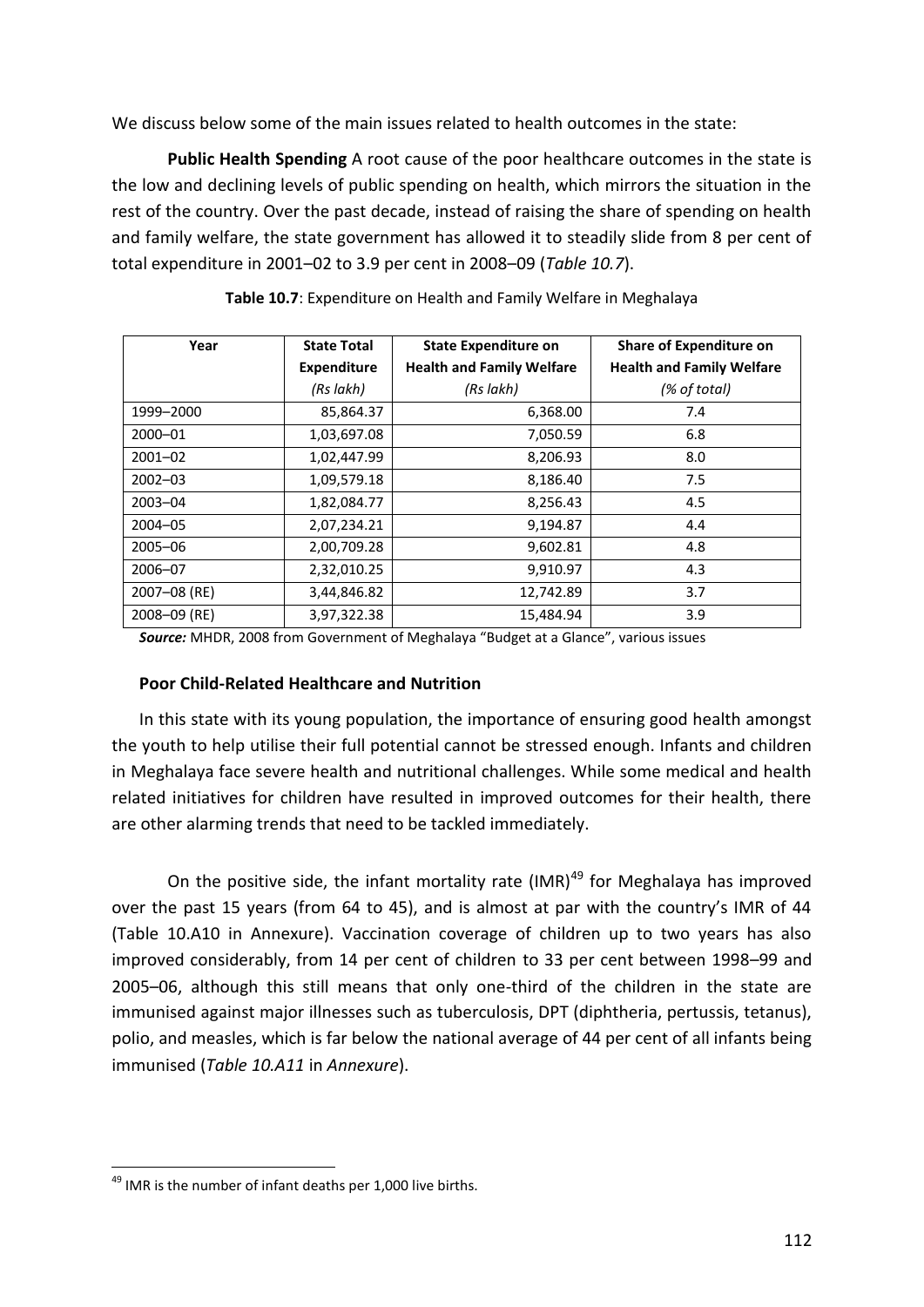| Table 10.8: Trends in Child Nutrition (Children under 3 years) |  |
|----------------------------------------------------------------|--|
|----------------------------------------------------------------|--|

(Per cent)

|           | Year        | <b>Stunted</b> | Wasted | <b>Underweight</b> |
|-----------|-------------|----------------|--------|--------------------|
| Meghalaya | 1992-93     | 47             | 18     | 44                 |
| Meghalaya | 1998-99     | 45             | 13     | 38                 |
| Meghalaya | 2005-06     | 42             | 28     | 46                 |
| India     | $2005 - 06$ | 45             | 23     | 40                 |

*Source*: National Family Health Survey-3

One of the most alarming trends relates to the nutritional status of children in Meghalaya. Almost half the children (42 per cent) under three years of age in the state are stunted, which means that they are too short for their age, indicating they have been undernourished for some time. An even larger share (46 per cent) of children in the state is underweight — a result of chronic and acute undernourishment (Table 10.8).

A large proportion (28 per cent) of children under three years of age was wasted too thin for their height — as a result of inadequate food intake or a recent illness. In fact the NFHS-3 summary result flags "nutritional problems" in Meghalaya as a cause for concern.<sup>50</sup> A bigger cause for concern is that rather than recognising and tackling these important problems relating to children in the state, the proportion of children found to be wasted and underweight has been increasing since 1992.

#### **Poor Female Health and Nutrition**

The absence of a local body to plan and monitor local level delivery of health services, as well as the exclusion of a female 'voice' from the village bodies has manifested itself in poor health and nutrition indicators for women and children. A shockingly low proportion of women in Meghalaya (7.6 per cent) have had contact with a health worker, including auxiliary nurse midwife, woman health visitor, *aanganwadi* worker, or community health worker (the country average is 17.3 per cent) (*Table 10.A12* in Annexure).<sup>51</sup>

|        | <b>Women having Institutional Deliveries</b> | <b>Women Availing Any</b><br><b>Antenatal Care</b> |           |       |
|--------|----------------------------------------------|----------------------------------------------------|-----------|-------|
|        | Meghalaya                                    | India                                              | Meghalaya | India |
| NFHS-1 | 31                                           | 26                                                 | 55        | 65    |
| NFHS-2 | 17                                           | 34                                                 | 54        | 66    |
| NFHS-3 | 30                                           | 41                                                 | 68        | 77    |

**Table 10.9:** Institutional Care and Antenatal Care (Births in the last 3 years)

(Per cent)

*Source:* NFHS-3

-

<sup>&</sup>lt;sup>50</sup> "...under nutrition is most pronounced in Madhya Pradesh, Bihar, and Jharkhand. Nutritional problems are also substantially higher than average in Meghalaya and (for stunting) in Uttar Pradesh. Nutritional problems are least evident in Mizoram, Sikkim, Manipur, and Kerala," http://www.nfhsindia.org/NFHS-3%20Data/VOL-1/Chapter%2010%20-%20Nutrition%20and%20Anaemia%20%28608K%29.pdf

 $51$  Data for 2005–06, NFHS-3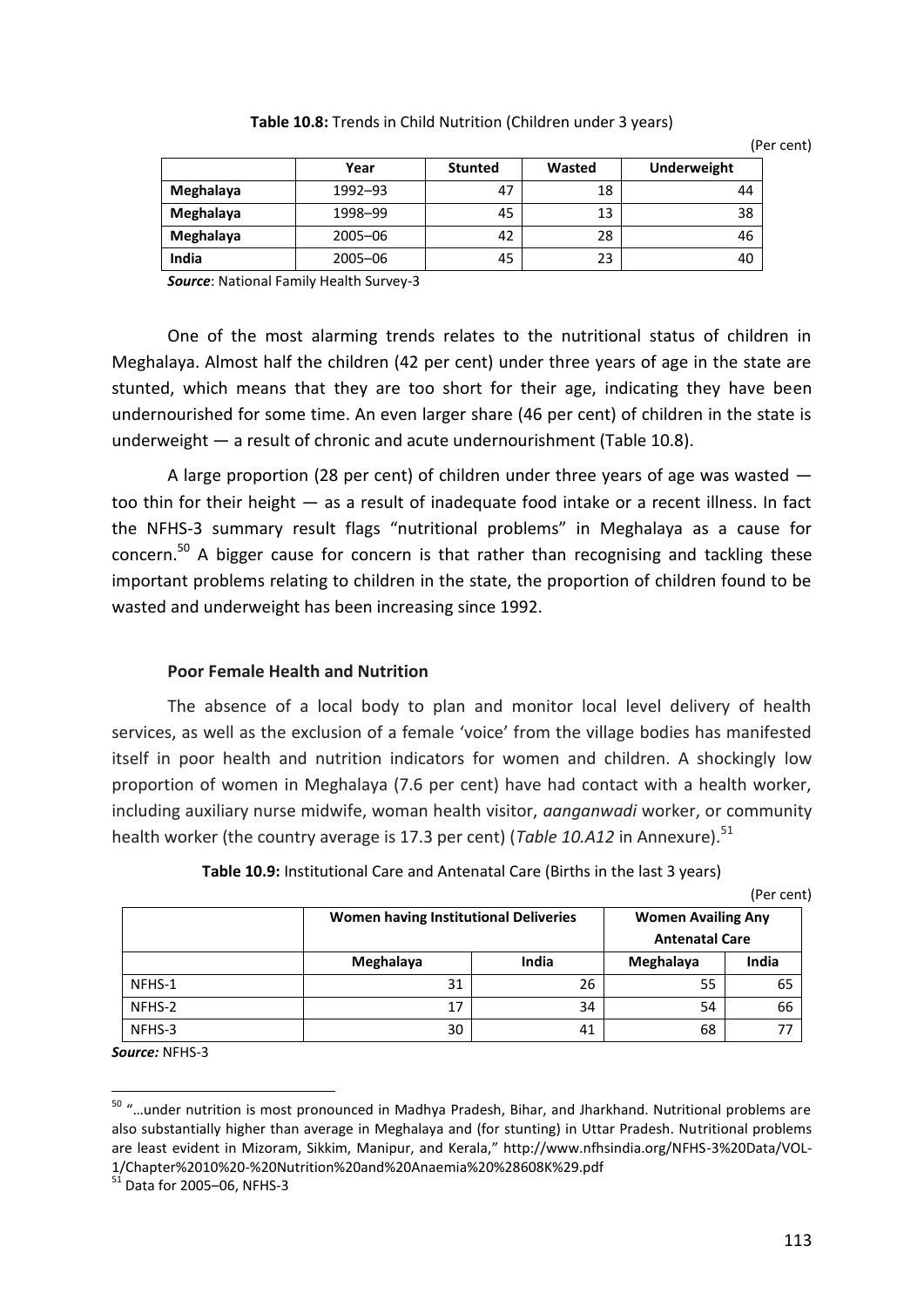Further, while institutional deliveries have been increasing on average across the country, the proportion of women in Meghalaya who have had institutional births has actually fallen since this was first monitored in NFHS-1 (Table 10.9). Another indication of Meghalaya women's lack of exposure to institutional healthcare is the low level of mothers availing antenatal care, which has resulted in high levels of anaemia among women (Table 10.A13 in Annexure).

## **Shortage of Medical Personnel**

As in most parts of the north-east, Meghalaya suffers from a major shortage of medical and support healthcare staff, especially in the rural areas, and at the secondary and tertiary levels of healthcare. There is a severe shortage of specialists, especially in obstetrics and gynaecology, paediatrics, general surgery, and anaesthesiology, most acutely felt in the community health centres (CHCs) (Table 10.A14 in annexure), and healthcare suffers from poor referral services as well. The newly commissioned medical college in the state, the North Eastern Indira Gandhi Regional Institute of Health and Medical Sciences (NEIGRIHMS)  $-$  the first medical college in the state  $-$  still has several vacancies in various departments. Healthcare is further hampered by the low skills base of existing medical and health personnel, and their lack of exposure to recent advances and technological innovations.

### **10.4.2 Health: The Way Forward**

# **Improved Monitoring and Supervision**

Better monitoring and supervision of the everyday functioning of health facilities are necessary to raise services to the desired level, and the state has been experimenting with different ways to do this. Two such cases are documented below and, given their success so far, these models could be scaled up across the state.

# *Hospital Management Committees: The Rogi Kalyan Samiti*

This is a management structure in which the health centre or hospital is managed by a committee made up of members belonging to local NGOs, local elected representatives, and government officials. The committee is responsible for the centre's functioning, and has a mandate to generate and use its own funds to ensure efficient functioning and the provision of quality health services.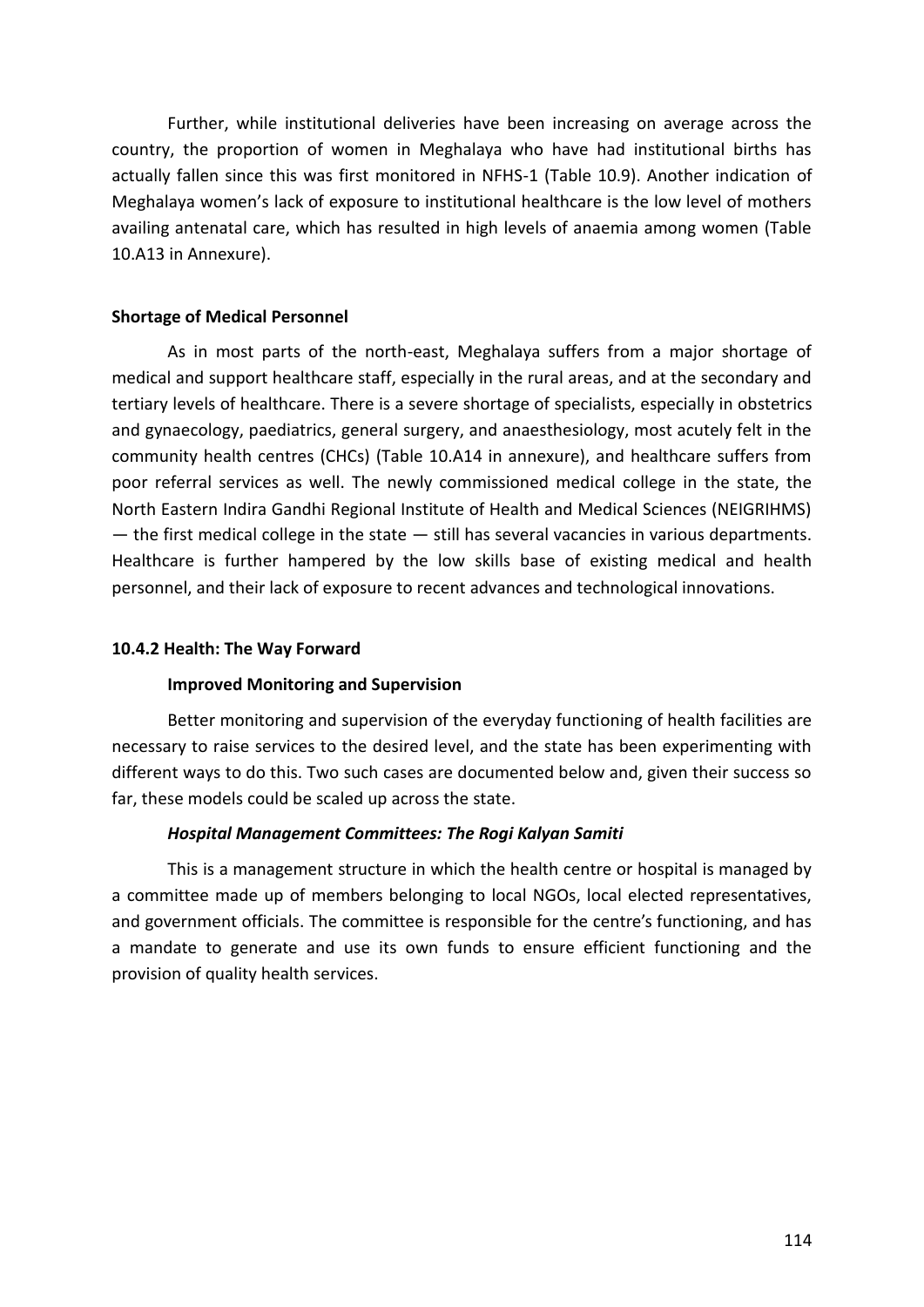# *Box 10.2: Outsourcing Health Management I: The Hospital Management Committee (Rogi Kalyan Samiti – RKS)*

*The first hospital in Meghalaya to experiment with a hospital management committee or RKS was the government-run Ganesh Das Hospital in Shillong in February 2006. The society comprises eight members, two of whom are women. Its main functions are:* 

- *Maintenance of the hospital in an environmentally sustainable manner;*
- *Acquiring equipment and expanding hospital buildings;*
- *Improving boarding and lodging for patients' attendants;*
- *Partnering with private providers for services such as cleaning, laundry, diagnostic facilities, and ambulances; and*
- *Developing and leasing premises for generating funds.*

*Private wards used to be the only source of income for hospitals, but the funds went to the state government. With the RKS' mandate to generate its own funds, it can keep the money generated from private wards and other sources like user fees, donations, renting out of space for shops, and so on.*

*With its own source of funds, the hospital has the flexibility to prioritise its spending on medicines, equipment, and minor repairs, without waiting for government approval. Funds for schemes such as the Janani Suraksha Yojana (JSY) under the National Rural Health Mission (NRHM) are now given directly to the RKS from the State Health Society, which has improved the disbursal process for beneficiaries. Community involvement has added a sense of ownership, and improved the overall management and services of the hospital. The number of patients going to the hospital has increased, and so has the number of referral patients to PHCs and to district hospitals.* 

The concept was first applied in the Ganesh Das Hospital in Shillong (see Box 10.2 for details) and is now being extended to the PHC in Mawphlang which caters to 65 villages and 3 sub-centres. It has a ten member RKS with representations from the church, school, and a community based organisation, with the village headman as the member-chairperson. Each member contributes to the society in her/his own capacity. The church leader has provided an ambulance, and the CBO, Sengkynthei, has supplied dustbins. The chairperson, who also works with the state Public Health Engineering Department (PHED), has donated benches. His links with the PHED have proved beneficial in prioritising road building in the area, which has benefitted patients living some distance away from the centre.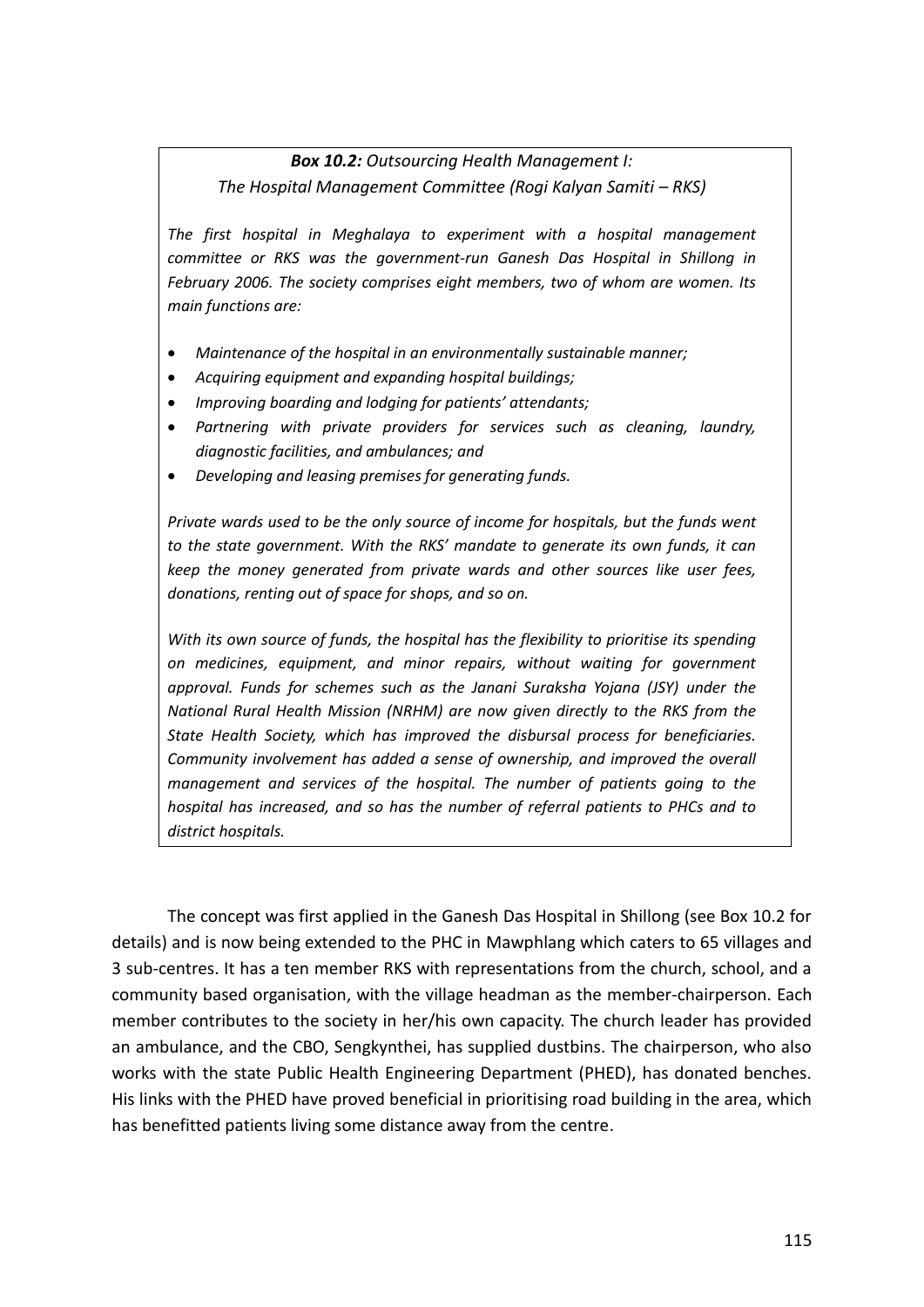#### *Public-Private Partnerships with a Private Trust*

Following the example of its neighbour Arunachal Pradesh, the state government has invited a private trust, The Karuna Trust, to manage health centres in Meghalaya (see Box 10.3), through a public-private partnership (PPP) model. This was a new concept for residents of Meghalaya, who initially opposed it, thinking it was a form of privatisation which would require them to begin paying for services. The Trust had to conduct public meetings in the areas served by the health centre to explain how the PPP would work, and to assure people of their right to demand services.

Although these centres are not far from the capital, their communities have been deprived of primary health care. In the past, health centre staff appointed by the government lived in Shillong and would commute to work, with the result that they barely stayed 2–3 hours at the centres.

**The main problems faced in services delivery in Meghalaya are lack of awareness among the community about its rights to demand services** and the poor infrastructure in the centres.

# *Box 10.3: Outsourcing Health Management II: The Karuna Trust in Meghalaya*

*The Karuna Trust has taken over the management of one community health centre (CHC) and two primary health centres (PHCs) in the East Khasi Hills district since March 2009. These are the Ichamati CHC near the Indo-Bangladesh border, and the Mawlong and Mawsahew PHCs.* 

*The Trust has committed to maintaining and operating the health centres along prescribed health and safety norms, and providing the following:* 

*24 hours emergency/casualty services; out-patient services six days a week, 24 x 7; 5–15 bed inpatient facilities; 24-hour labour room and essential obstetrics facilities; minor operation theatre facilities; 24-hour ambulance; essential medicines free of cost; laboratory testing facilities at the PHC level; national health programmes such as the National Rural Health Mission; outreach/IEC activities through medical camps; and management of the sub-centre attached to the PHC/CHC.* 

*The Trust manages the entire operations of health centres, from recruiting new staff, paying salaries, stocking medicines, and so on. It regularly liaises with the government, and tries to ensure community participation through the rogi kalyan samitis, VHSCs, and so on. As in Arunachal Pradesh, the main problem the Trust faces in Meghalaya is a shortage of doctors, specialists, and GNMs, and a high turnover of staff.*

*While road communication and infrastructure are better in Meghalaya than in Arunachal Pradesh, bus services to the centres are infrequent. Also there are no telephones or mobile services in Mawlong; while Ichamati and Mawsahew are connected through mobile phones, connections are erratic. The power supply to all the PHCs is erratic, and none of them have an ambulance.*

*Source*: From The Karuna Trust (by e-mail)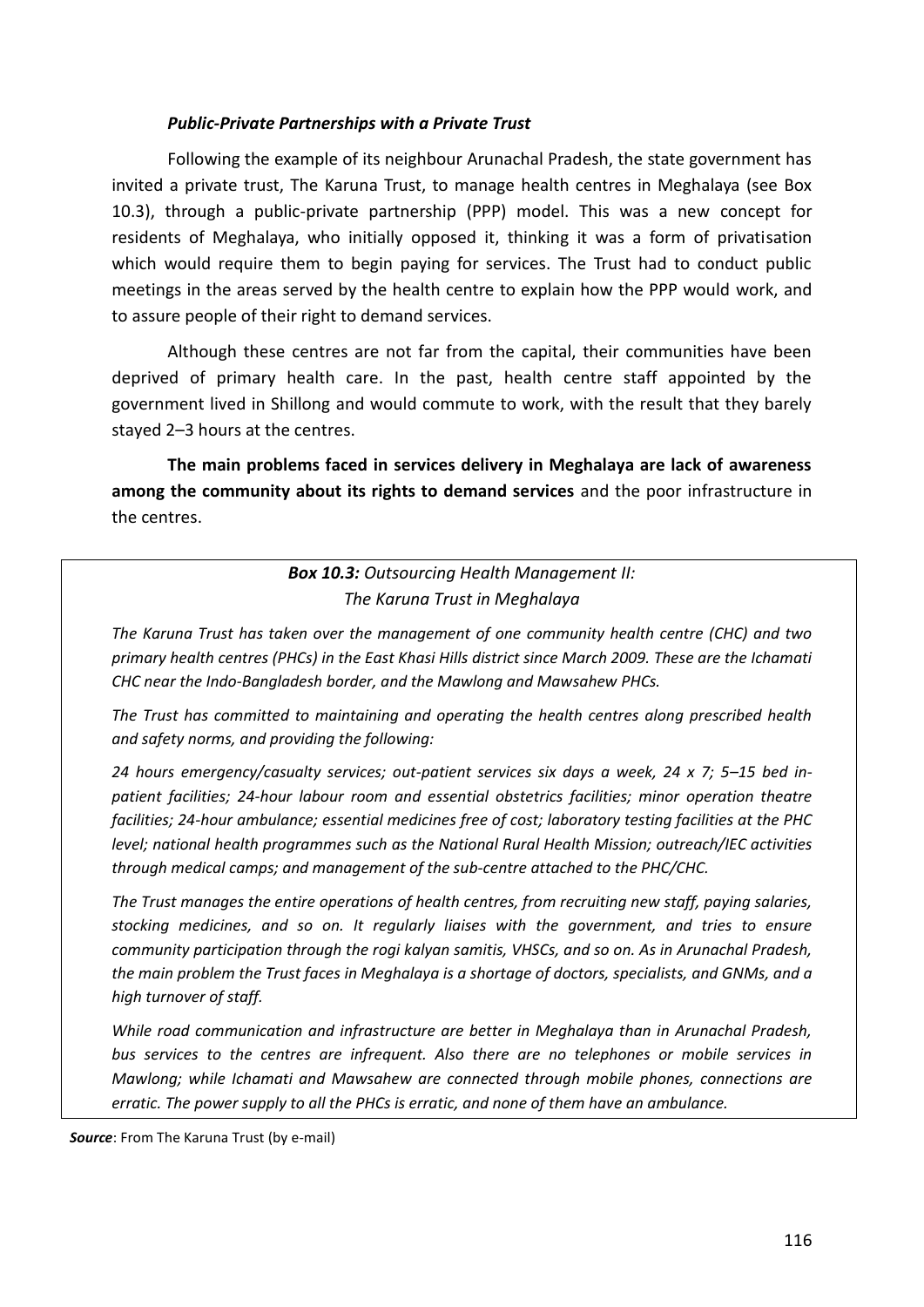#### **10.5 UNEMPLOYMENT AND SKILLS DEVELOPMENT**

Development is ultimately measured by the people's quality of life and welfare key determinants of which are their income and employment levels, and access to basic social and economic amenities. Raising income and employment levels will call for building up the skills and knowledge base of youth and other people in the state, so that they can expand their choice of employment options, and improve their income-earning capacity. This is vital for the realisation of the Vision, as moving the state to a higher growth path will require the creation of new skills, as well as a scaling up of old ones.

This section of the report looks at the supply side of unemployment in the state, focusing on building capacities in people for employment, for self-employment, and to meet the needs of the growth spurt in the economy. Demand side factors such as the lack of absorptive capacity in the economy for educated people in the organised sector, low levels of private investment, slow growth of industry and services, and the factors that hamper these will be dealt with in the relevant sections.

#### **10.5.1 Unemployment in Meghalaya**

The state suffers from structural unemployment. As we mentioned earlier, Meghalaya has the largest proportion of its population in the 'young' category, which means a large pool of people of employable age, and an equally large pool poised to enter when they finish their education and training. However, the structure and development of the economy has thrown up few opportunities in the organised sector outside the government, and in the last decade even public sector employment has bottomed out. Schemes and opportunities for self-employment have had little success, as these are conceived in a vacuum with little planning for forward or even backward linkages. At the same time, the low skills base among the local population has meant that almost all the labour for construction related jobs, repair work, and so on, has to be brought in from outside the state.

One indication of the unemployment situation can be had from the numbers registered in the state's Live Register of Unemployment Exchanges, which was 37,396 in 2005. However, this is typically a vast underestimation of the actual situation, as it only indicates those who choose to list themselves. A more accurate picture is given by the NSSO data (*Table 1*). Unemployment is particularly high in the urban areas in the 15–19 age group, in the 25–29 age group for men, and in the 20–24 age group and 25–29 age group for women. Further, while rural unemployment rates have increased marginally between 1993– 94 and 2004–05, the real increase has been in urban rates, especially for men.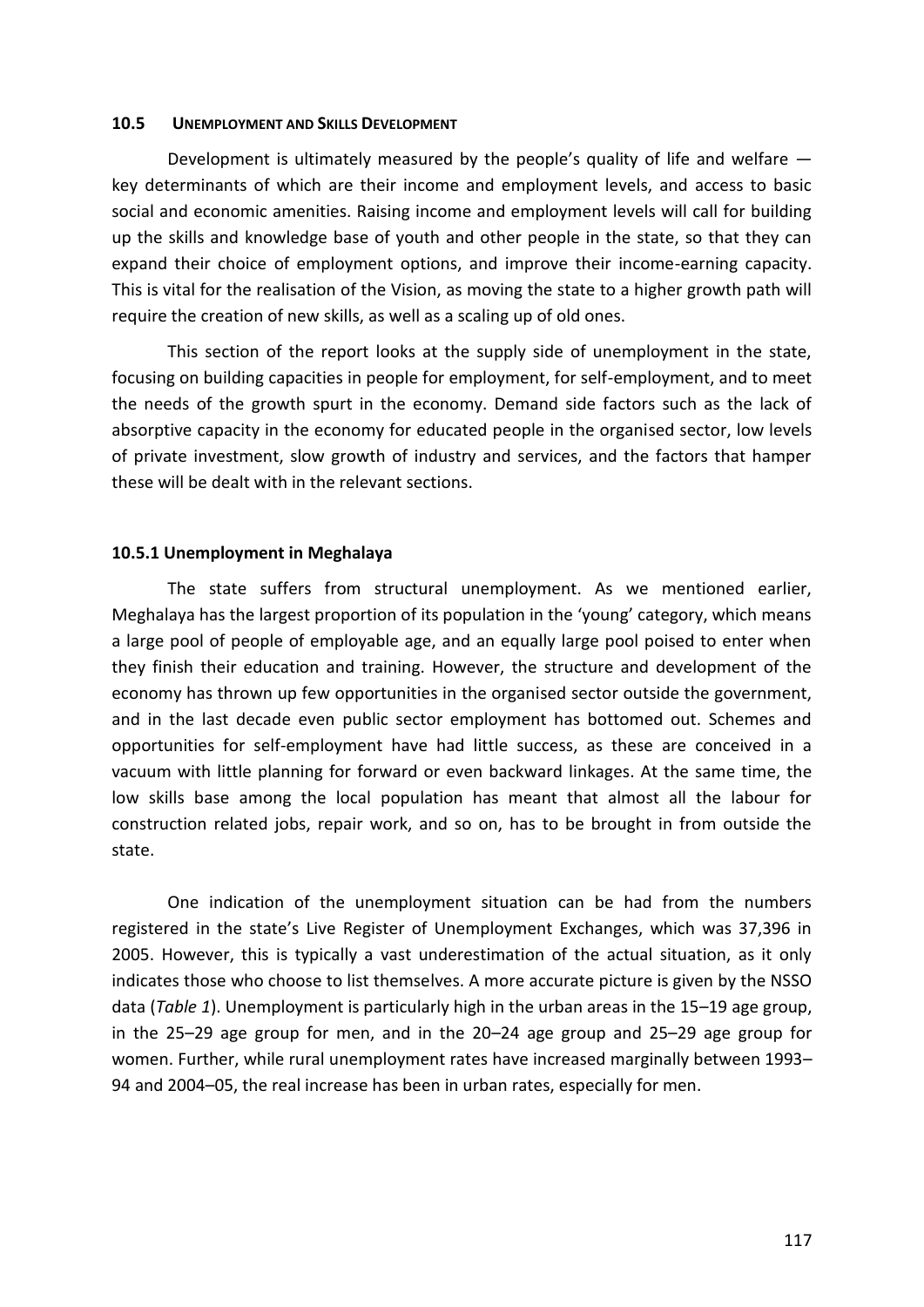**Table 10.10:** Meghalaya: Unemployment Rate by Age, 1993–94, 2004–05

(Per cent)

| Age       | <b>Rural</b> |        |        | Urban       |        | <b>Total</b> |             |        |        |  |
|-----------|--------------|--------|--------|-------------|--------|--------------|-------------|--------|--------|--|
| Group     | <b>Male</b>  | Female | Person | <b>Male</b> | Female | Person       | <b>Male</b> | Female | Person |  |
| 1993-94   |              |        |        |             |        |              |             |        |        |  |
| $15 - 19$ | 0.05         | 0.00   | 0.03   | 9.71        | 0.00   | 6.64         | 0.53        | 0.00   | 0.33   |  |
| $20 - 24$ | 0.65         | 0.00   | 0.30   | 6.70        | 16.10  | 10.53        | 0.98        | 0.50   | 0.72   |  |
| $25 - 29$ | 0.00         | 0.00   | 0.00   | 0.84        | 11.41  | 3.66         | 0.08        | 0.56   | 0.28   |  |
| 2004-05   |              |        |        |             |        |              |             |        |        |  |
| $15 - 19$ | 0.00         | 0.00   | 0.00   | 29.41       | 3.01   | 14.33        | 1.55        | 0.35   | 1.10   |  |
| $20 - 24$ | 0.42         | 2.49   | 1.48   | 2.56        | 14.86  | 8.08         | 0.61        | 3.38   | 2.02   |  |
| $25 - 29$ | 0.06         | 1.08   | 0.53   | 11.12       | 10.36  | 10.75        | 1.27        | 2.14   | 1.68   |  |

*Source*: From *Meghalaya Human Development Report,* Table 6.17; special tabulation by authors of the background paper based on unit record data on employment and unemployment conducted by the NSSO

Another relevant factor is that the unemployment rate tends to be high among the best educated, and that the rate increases as education levels increase. Thus, in 2004–05, the unemployment rate went from zero for the lowest educated level (illiterate) to 8.01 per cent for the highest level (graduate and above in general subjects), with 11.29 per cent for females and 3.76 per cent for males. This high discrepancy between female and male rates for the highest educated levels is largely because of the high female unemployment rate of 22.26 per cent in the rural areas. $52$ 

A survey in 2003 by the Institute of Applied Manpower Research<sup>53</sup> shows that most of the unemployed (74.8 per cent in the urban areas and 54.2 per cent in the rural areas) are looking for jobs with the government. Interestingly, in both areas, more women than men are looking for these jobs (63.2 per cent of rural women and 77.4 per cent of urban women). The next most sought after occupation is self-employment in business or trade, especially in the rural areas, with 22.6 per cent of people (30.1 per cent male and 14 per cent female) listing this as their preferred occupation.<sup>54</sup> The private sector attracts only a very small proportion (3.7 per cent in the rural areas and 5.8 per cent in the urban areas) of the unemployed, which could be a reflection of the prevailing condition of and perceived prospects in the private sector in the state.

There is no dearth of higher educational institutions in Meghalaya, which has 56 colleges (3 government, 15 deficit, 10 *ad hoc*, 8 newly permitted, and 20 unaided). The state was once the educational hub of the north-east, but it appears to have lost its competitive edge, and while the migration of people for work and study is desirable from various viewpoints  $-$  professional, cultural, and so on  $-$  the economy of the state would benefit

1

<sup>52</sup> From *the Meghalaya Human Development Report*

<sup>53</sup> Institute of Applied Manpower Research, New Delhi, IAMR Report No. 8/2006

<sup>54</sup> *Table 6.20* in *Meghalaya Human Development Report*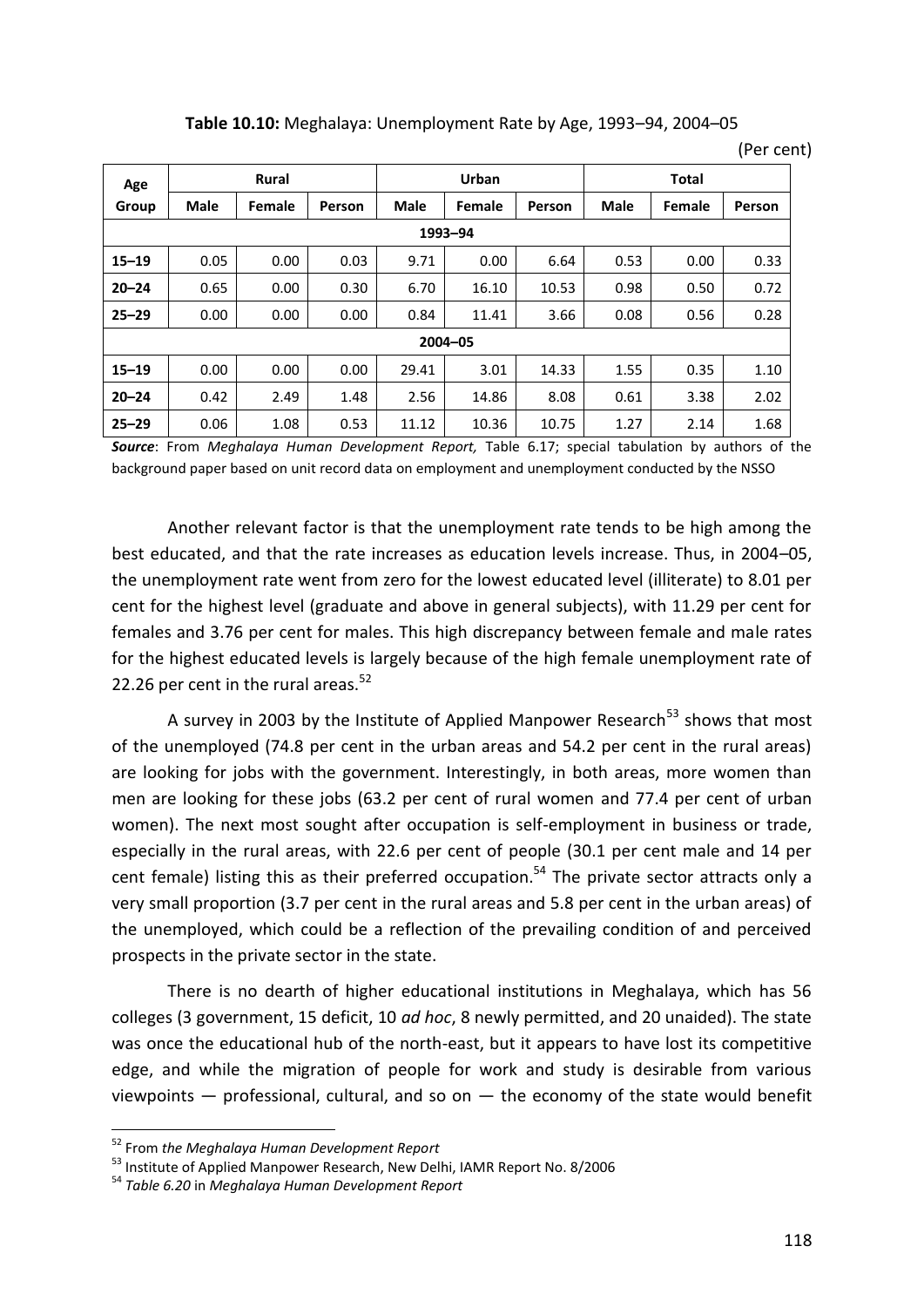immensely from a reverse 'brain drain' of well qualified and experienced people, both local and non-locals.

New professional and training institutes have recently been set up such as the Indian Institute of Management Shillong, North Eastern Indira Gandhi Regional Institute of Health and Medical Sciences (NEIGRIHMS), teacher training institutes, and so on. However, many of the new and old institutes are hampered by a shortage of qualified academics and teachers, and the quality of the training imparted will only be as effective as the quality of the teaching staff.

## **10.5.2 Laying the Skills Foundations and Creating Opportunities**

There has been a steady migration of youth from the state in search of better education, skill enhancement and training, and employment opportunities  $-$  a migration that has begun to escalate as the rest of the country moves ahead, young Meghalayans' aspirations increase, and opportunities in the state continue to stagnate. Rising unemployment among the youth is a matter of serious concern in any part of the country. In a state which has recently been riven with insurgent sentiment, it can have a catastrophic effect on the political stability of the state if it is not dealt with immediately.

Relevant training and skills development are important to realise the development vision for Meghalaya for three main reasons:

- The establishment of new services and industries in the state (being recommended in this vision document), and modernisation or rejuvenation of traditional areas will require a complementary pool of skills, which should ideally be provided by local residents. The multiplier effects of setting up new institutions such as the IIM or NIFT, for example, can be fully experienced by the state when there are complementarities in place, such as an experienced, trained workforce, in addition, of course, to physical infrastructure, ancillary services, and so on.
- Further, the right kind of training and education is important to tap into or build on the innate skills and interests of the youth of the region, whether in the area of IT, the hospitality or music industry, education, nursing, graphic design, or fashion.
- A third reason for providing good training is to develop skills that are necessary for realising the development vision, but are in short supply in the region. These include the need to train professionals in the areas of teacher training, healthcare, medicine and veterinary sciences, horticulture, including medicinal herbs, etc.

The *Meghalaya Human Development Report* contains several sound recommendations for increasing employment opportunities in the state. From the demand side, there are several suggestions, many agro-based, while others are in the services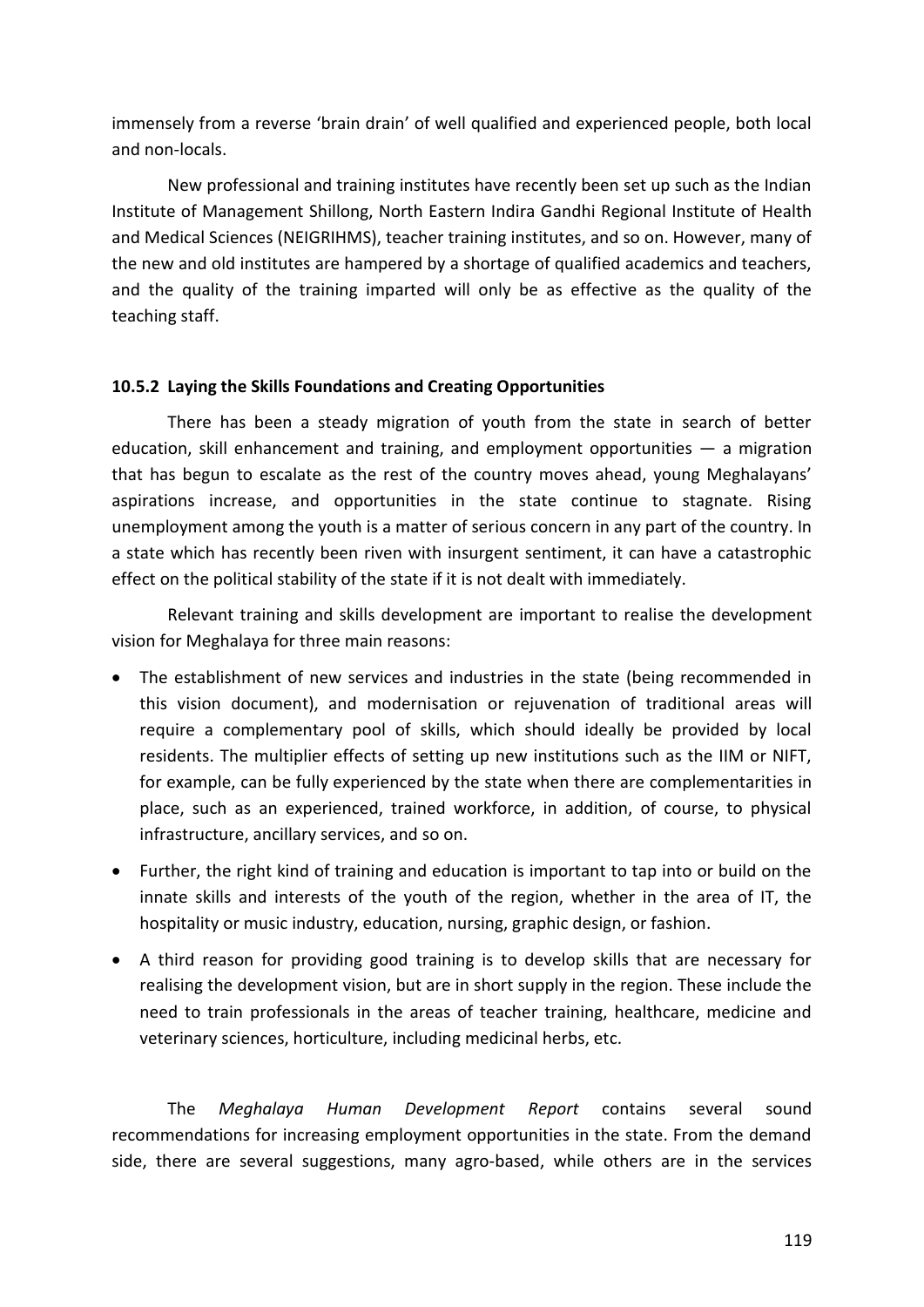(banking, tourism, IT, and healthcare industry) sectors. There are also supply side recommendations, such as an expansion in the courses offered by technical institutes. Underlying these suggestions, the report stresses the need to build up infrastructure and basic amenities, especially in the rural areas, before any large scale expansion in employment opportunities can take place.

In its Eleventh Plan, the government stated its intention to strengthen vocational training by increasing the number of ITIs in the state, and by expanding the skills taught. However, before doing so, it may be judicious to carefully analyse the current and projected needs of the state economy, as there appears to be a significant imbalance between this analysis and the training programme of ITIs, which still offer skills that are in decline rather than those in emerging areas of the economy. Towards this end, the Eleventh Plan also had an ambitious plan to promote training in information technology (see Box 10.4), and drew up the IT Vision 2020.

# *Box 10.4: State-promoted IT Training*

*The state government has drawn up an IT strategy titled IT Vision 2020 which deals with developing ICT for the state and promoting IT education. One of its objectives is to use ICT to create jobs within the state in order to stem the flow of qualified youth from Meghalaya to other areas to find jobs in the IT sector and software companies. In fact, the government has hopes that this strategy will eventually increase state GDP, and lead to socio-economic uplift and an improvement of human development indices.* 

*The IT Department has envisaged the need to have a finishing school in the IT sector. The school will provide training, expertise to students and youth, and also create a talent pool to make them employable in the rapidly growing ICT sector, and meet the local needs of the NeGP. The government intends to train 2,000 students into IT professionals over two years to prepare them for the job market. This is an area that seems to still have infinite scope across the country and in the state.* 

#### *Source*: From the state's Eleventh Plan

One more recommendation that can be added to those presented in the Eleventh Plan and the *Human Development Report*: this is an area that would greatly benefit by inputs from the private sector, to map skills that could be in demand in the near future in the training process via suggestions for curriculum content, special lectures, as a venue for practical training, and eventually in recruitment.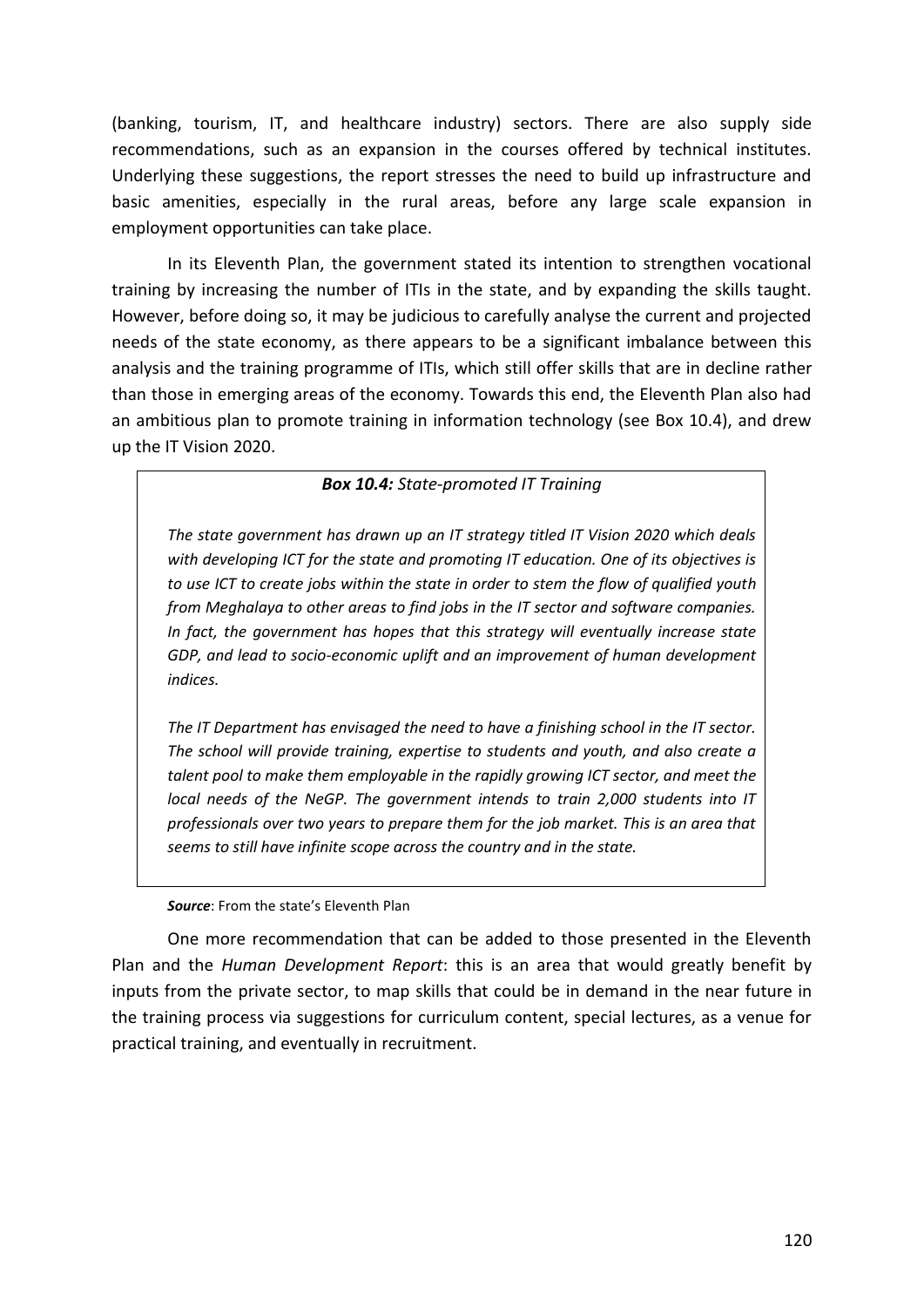### **10.6 BUILDING INSTITUTIONAL CAPACITY**

Realisation of the vision based on broader participation from the people in Meghalaya will require organisational entities and structures in the state to play a proactive role in the process. Almost all the institutions in the state are weak and not functioning to full capacity. The World Bank in its most recent Country Strategy has identified that in the "North Eastern states, which face significant capacity constraints, the WB would engage in capacity building, analytical work, and possibly lending in selected priority sectors and dialogue on regional issues."<sup>55</sup>

The shift in the policy stance from top-down planning will also call for a substantial shift in the way institutions function currently, so as to provide an effective bridge between the policy context of the vision and the enactment of directives. A wide range of institutions need to be engaged in playing a supporting role — government agencies and departments, academic and research institutes, non-governmental and community-based organisations, etc. Institutional capacity building focuses on overall organisational performance and functioning capabilities, as well as the ability of an institution to adapt to change.

# **10.6.1 The Different Institutional Agencies**

# *Government Institutions and Agencies*

The need to build institutional and administrative capacity among public entities is becoming an increasingly explicit goal of development policy in general. In the state of Meghalaya, it is vital, as many of the key administrative institutions lack the training, ability or even flexibility to work as effective agents in a participatory developmental process. The inefficiencies inherent in traditional public administrative practices in general advocate a shift towards a "management-type approach" based on management practices from successful public sector bodies and private and non-profit organisations.

- A key feature would be increasing exposure to and incorporation of technologies and technical advances that would improve the functioning of these institutions, and at the same time improve monitoring and evaluation of progress towards declared goals. Strengthening the use of ICT through using new technologies to provide more rapid information and more accurate analysis would help in improving transparency; as would promoting the ability to use modern IT tools such as a range of software packages, computational applications, and so on at all levels of the government to improve communication, planning and implementation.
- Building their capacity to partner with community based organisations, and the private sector to provide planning and services delivery, monitoring of projects, and evaluation.

<sup>1</sup> <sup>55</sup> World Bank: Country Strategy for India 2009–12, November 14, 2008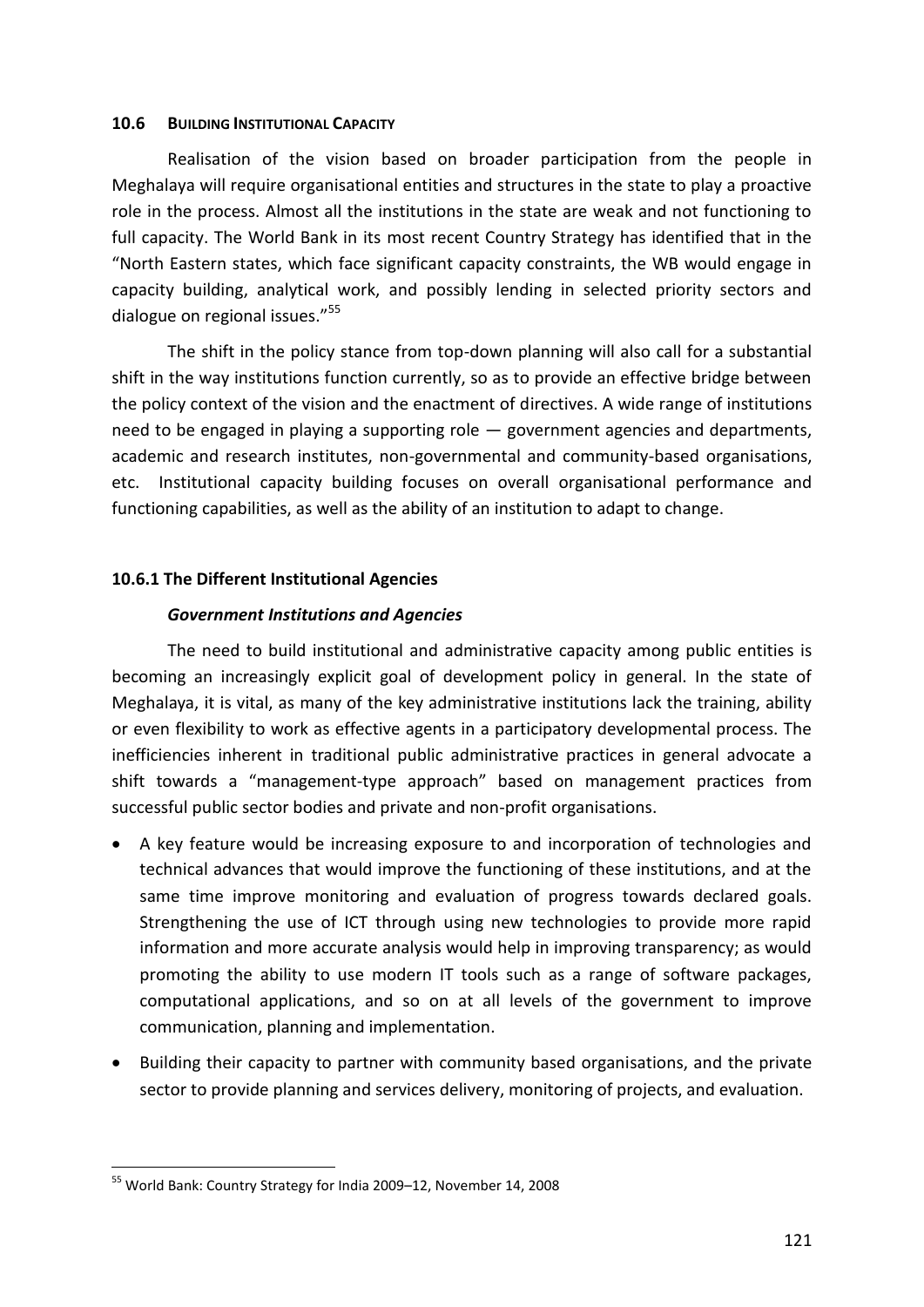- Building statistical capacity to generate more accurate and timely data from primary sources, to analyse both secondary and primary data using sophisticated statistical tools, presenting them in an easily comprehensible format, preparing social budgets, and so on. For effective policy and planning, an accurate and up-to-date statistical base is vital.
- At the district level, several schemes like the NREGS (National Rural Employment Guarantee Scheme) and the Swarnjayanty Gram Swarozgar Yogna (SGSY) have not performed well in the absence of constitutionally mandated devolution of powers to the third tier of government in Meghalaya. Government agencies like the DRDAs play the role performed by PRIs in the "PRI states", but these agencies need to build up their technical capacities and technical staff to effectively perform the required tasks.
- Other government agencies, organisations, and departments also need to be 'professionalised' in their functioning — whether it is agricultural extension services, the Khadi and Village Industries Commission, labour welfare centres, government health centres, and schools — if they are to provide the required support to the process.

# *Village Level Entities*

Meghalaya, like other Sixth Schedule states, lacks third tier institutions that are nonhierarchical and empowered to undertake participatory planning and implement schemes and projects. District level planning in the state is still carried out largely at the state level, with only a few inputs from district level government entities (District Planning and Development Councils). A shift towards decentralised planning and implementation of projects, as advocated by this vision document, will call for a "redesign of institutions, to empower and ensure participation of people in the planning process."<sup>56</sup>

Just as the panchayati raj institutions have been strengthened to play a more proactive role in planning and implementation at the grassroots, it is as important that tribal councils, village employment councils and the various agencies involved in implementing schemes are strengthened through awareness building, improved knowledge and skills, and sustained efforts to engage them in the processes. For example, the Village Employment Councils (VECs) set up with tribal authorities to implement the NREGS still have to shift from the traditional way of functioning to their new roles.

# *Community Based Organisations and Non-governmental Organisations*

Community based organisations (CBOs) and non-governmental organisations (NGOs) have an important linking role between people and government bodies. Meghalaya already has a good network of CBOs and NGOs that have been working with local communities in some districts to improve livelihoods and involve them in planning processes.

<sup>1</sup> <sup>56</sup> State Human Development Report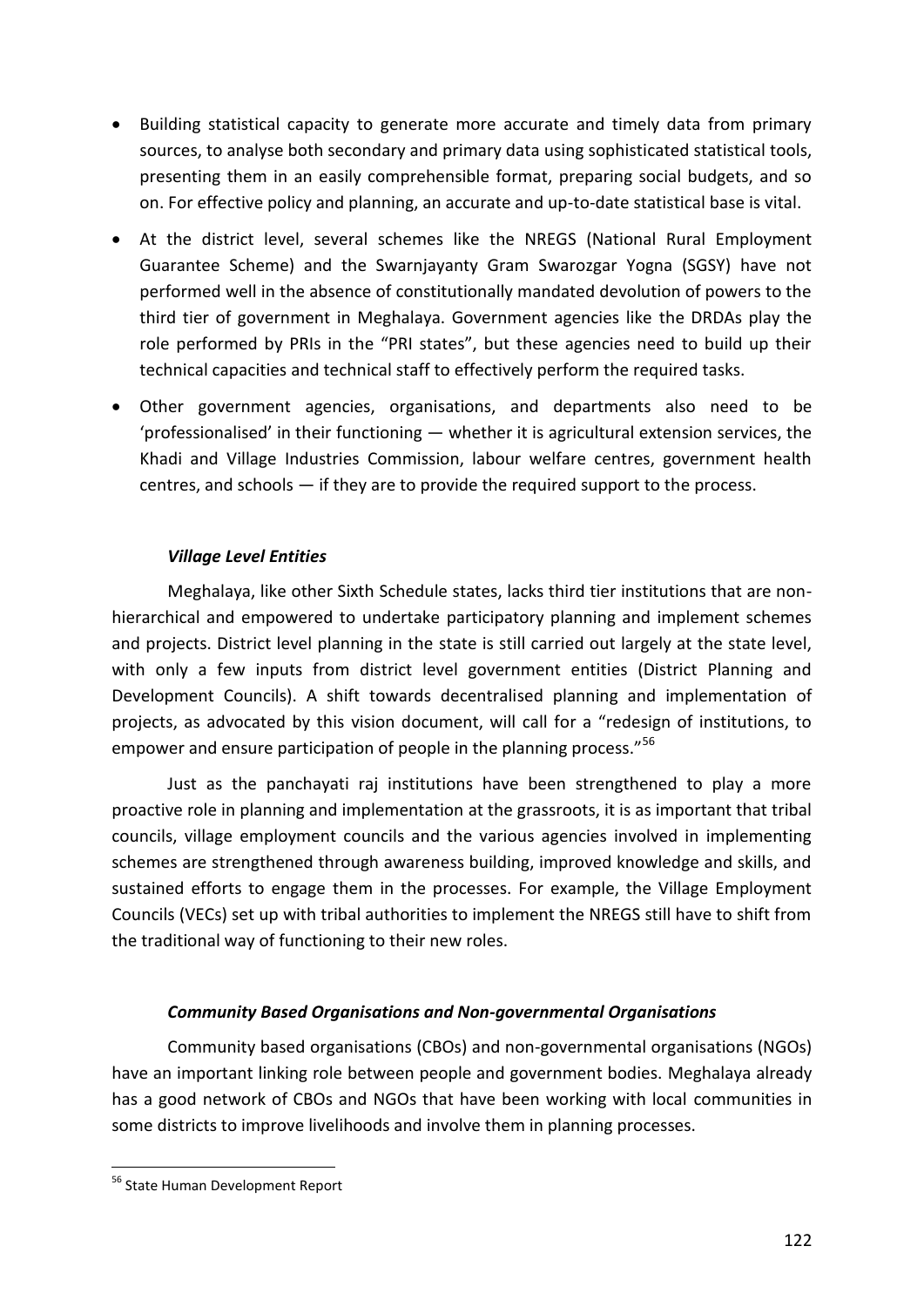Civil society and community involvement can also help promote demand side accountability from potential beneficiaries of developmental schemes and entitlements, given the lack of knowledge of these among many villagers in the state. Civil society, CBOs, and NGOs working in these areas need to have their capacity built for various tasks:

- They need to be able to work effectively as intermediaries with government agencies as well as with citizens to demand transparency and accountability.
- It is important to make people aware of their entitlements, so they can demand accountability from public agencies. Creating awareness among communities, disseminating useful information related to schemes and plans in easily accessible formats, and training people and organisations to effectively monitor progress are all part of this process.
- Models of successful interventions by CBOs, such as the NERCOMP project, can be scaled up to other districts. For this, the capacity of organisations already working in the field with local communities and that of their functionaries needs to be enhanced, and the efforts broadened so that more agencies are involved in the process. Alliances among organisations often help in this process.
- They have played an active role in encouraging the formation of SHGs. They can continue to work through SHGs towards strengthening women's awareness about their health and educational rights, and build their ability to participate in various sectors such as the management of natural resources, and so on. SHGs have been involved in implementing schemes like the SGSY, but are still new to the process and need to be motivated and trained to perform.

# *Skills and Training Institutions*

The high degree of unemployment in the state and growing youthful population places pressure on professional training institutions to provide the youth with employable skills, to raise their employment potential both locally and outside the state. The state is fortunate in that it is home to several institutions of higher and professional education and training — ITI, IIM, NIFT, a nursing college, and several institutes under consideration — for public health, IT, music, and several other sectors. Meghalaya could emerge as a regional hub for professional education and training if the existing institutions and planned ones become strong centres of excellence.

- A starting point would be to improve the quality of physical infrastructure of existing institutions, which should equip them with the environment for the transfer of cutting edge knowledge and skills. Many of the buildings and surroundings need repair, apart from the libraries, laboratories, auditoria, and so on.
- Fundamental to the strengthening of each institution is a realistic assessment of their existing human resource base. The skills base can be strengthened in the state when the